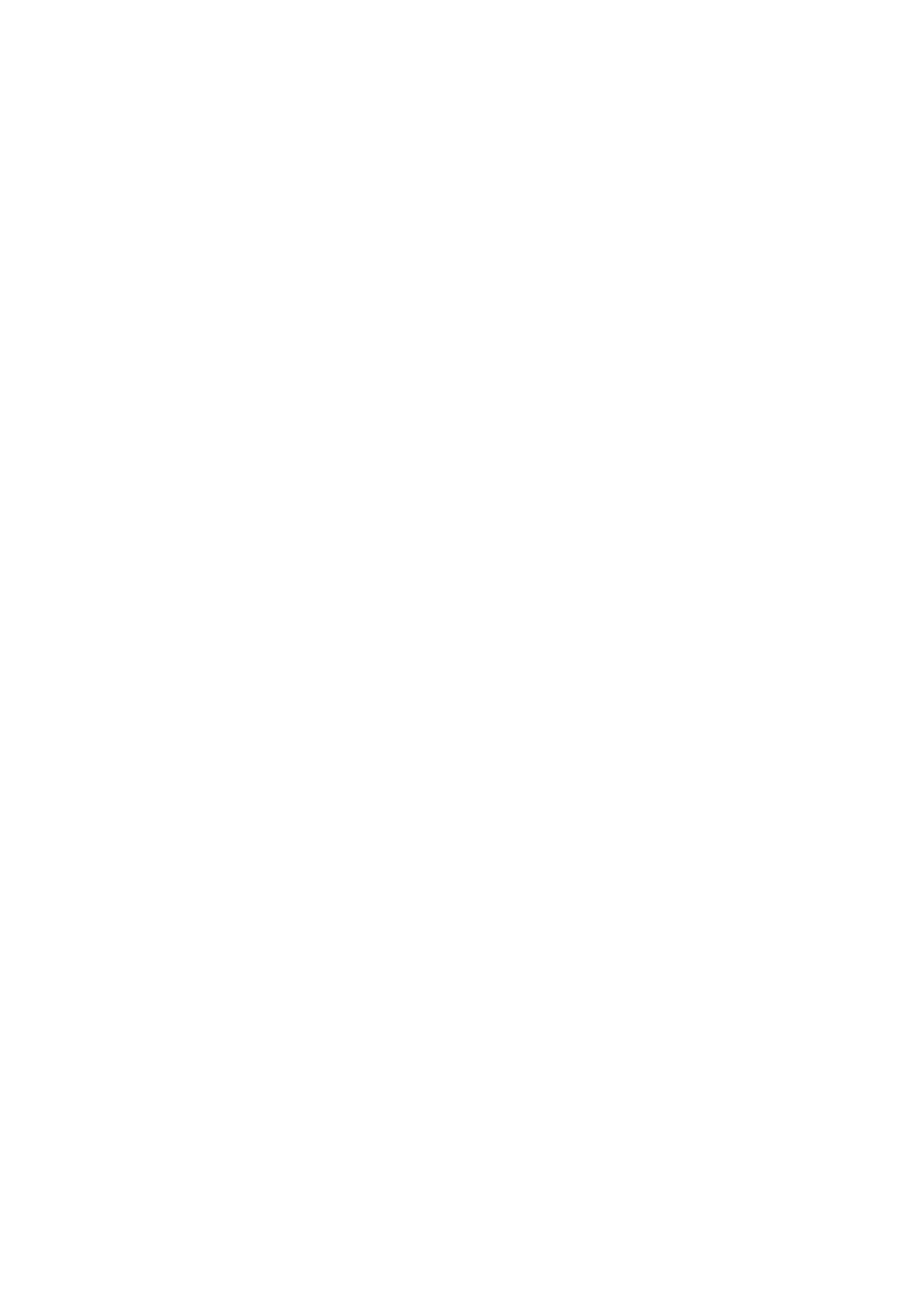# **THE USE OF THE TRADITIONAL DRYING METHOD AND SOLAR DRIER FOR CROAKER. MULLET AND HERRING**

by

Jasmin Espejo-Hermes Marceliano B. Nieto and Rosita E. Lapitan College of Fisheries and Institute of Fisheries Development and Research University of the Philippines in the Visayas

The Secretariat Southeast Asian Fisheries Development Center February 1985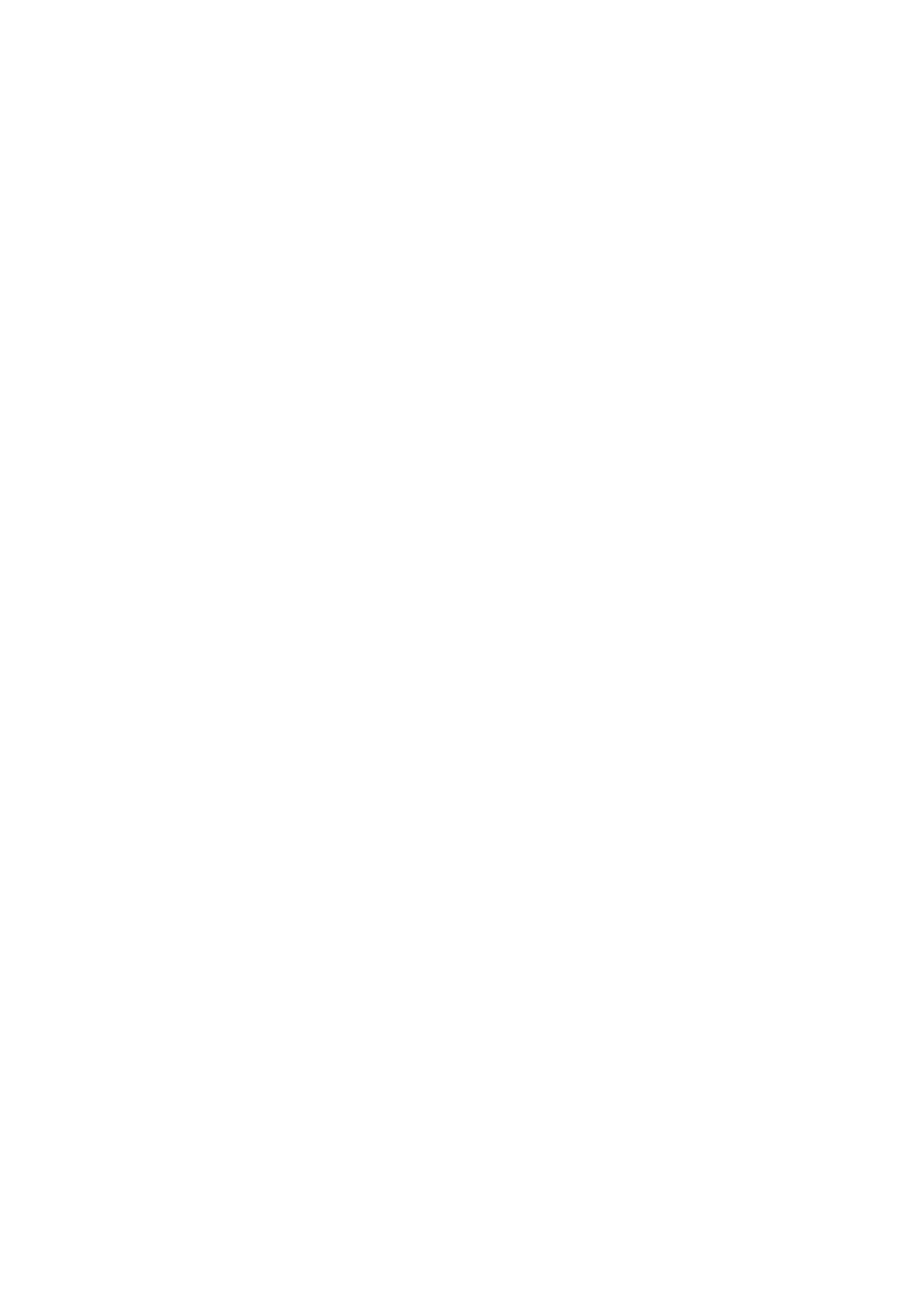### THE USE OF THE TRADITIONAL DRYING METHOD AND SOLAR DRIER FOR CROAKER, MULLET AND HERRING \*

by

### Jasmin Espejo-Hermes Marceliano B. Nieto and

Rosita E. Lapitan College of Fisheries and Institute of Fisheries Development and Research University of the Philippines in the Visayas

### INTRODUCTION

The current emphasis on the application of appropriate fish processing technology includes the use of solar driers. The sun's rays have been used since the early days for drying foodstuffs such as fish and fishery products. Sun drying or traditional drying consists in spreading out the fish on racks and exposing them to the sun for several hours. This drying method is, therefore, highly dependent upon environmental conditions. Moreover, the dried products are frequently of low quality owing to exposure to the elements. slow drying rate, high moisture content or maggot

<sup>\*</sup> This study is part of the research on Appropriate Technology in Fish Processing, financially supported by the National Science Development Board (now NSTA) from 1978-1981.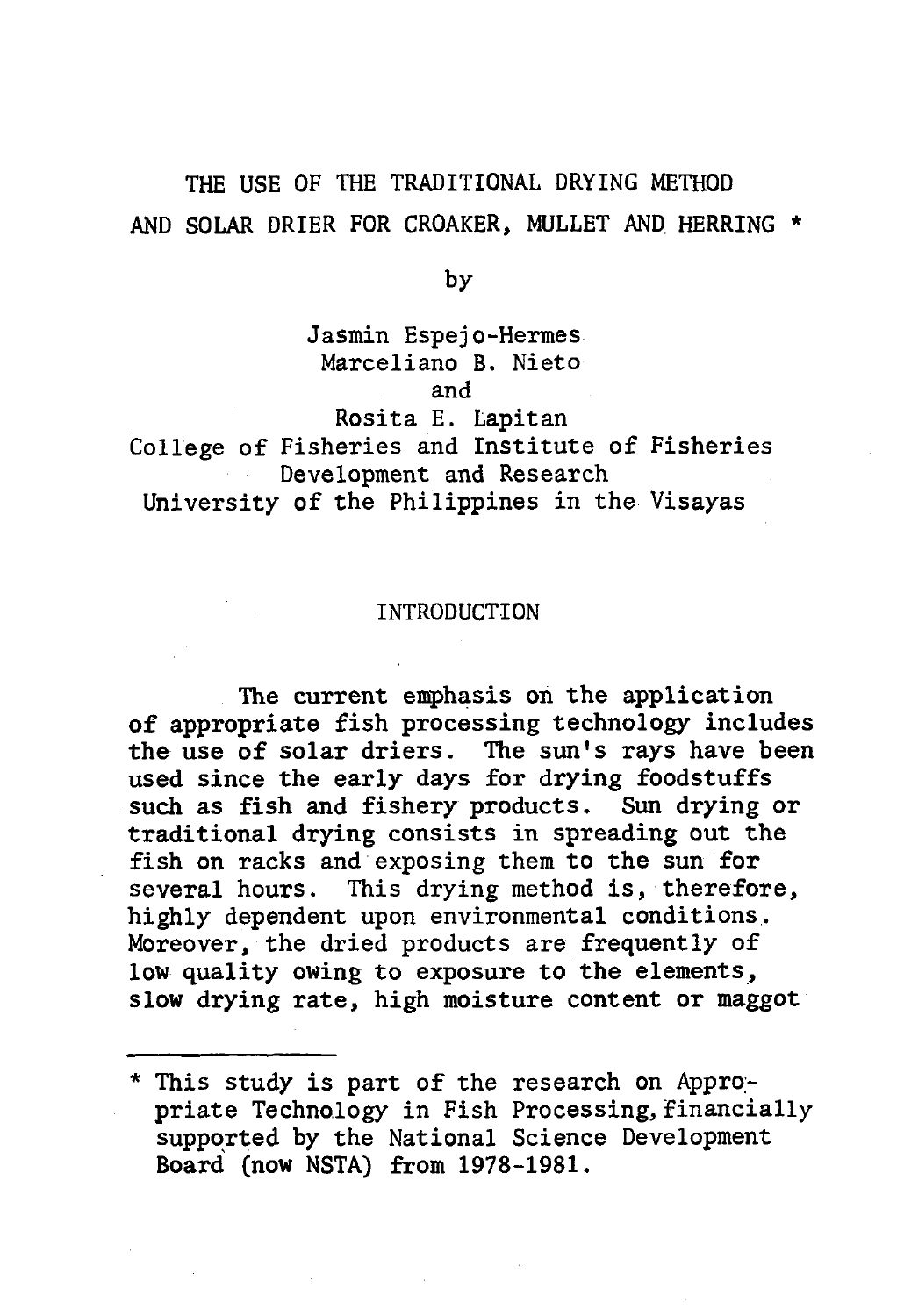in festation. To minimize these drawbacks and yet fully utilize the sun's potential, solar driers have been developed.

Drying, in other words dehydration, is one of the most practical methods for preserving fishery products, the main advantage being that the products do not require refrigeration during tran sportation and storage. Moreover, costs relating to transportation and storage are considerably reduced by the substantially lower weight of the dried products.

Sun-dried products are, in general, easy to market; but when this is not the case, the occurrence of mould gives rise to problems. Mould on the product impairs its quality such as flavour and texture, and its appearance such as colour. Hence the saleability of the product is<br>affected. When dried products are susceptible to When dried products are susceptible to pathogens and moulds, it may be due to unhygienic drying practices, or to insufficient drying, in particular during the rainy season.

In line with the present trend, this study aims to compare the efficiency of a solar drier with that of the traditional drying method, and to determine the time and temperature requirements for drying tiger-toothed croaker, mullet and herring under both methods.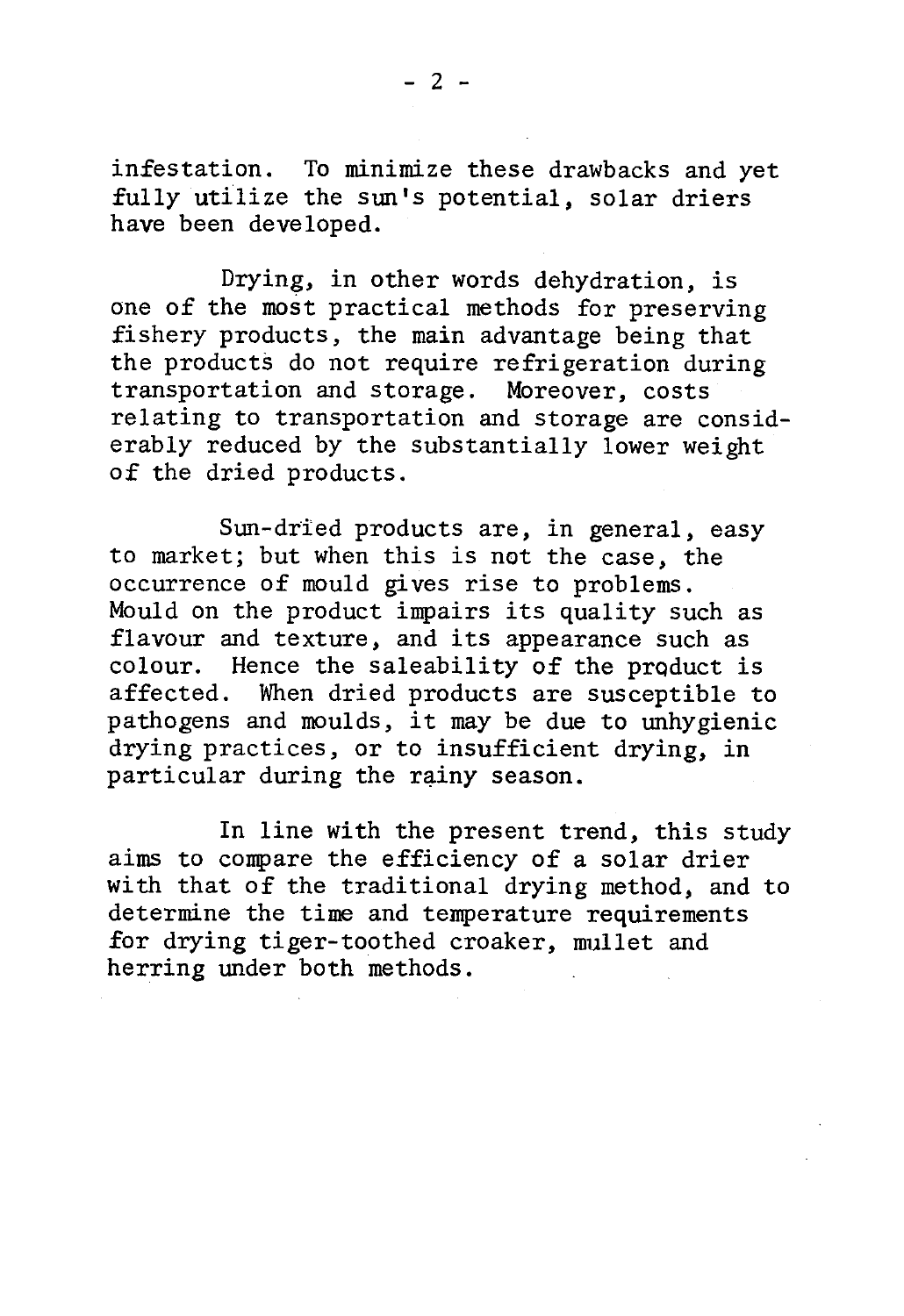### REVIEW OF PREVIOUS STUDIES

In the last decade, more efforts have been devoted to designing suitable low-cost solar and other driers to produce dried seafoods with better storage life and consumer appeal. Viratchakul (1975) determined the drying rate of herring in a drier at various temperatures and different air velocities. He noted that the drying rate was dependent on both the drying temperature and air velocity, i.e., the higher the temperature and air velocity, the more rapid is the rate of drying.

In 1978, a low-cost fish drier for smallscale operation was designed and tested by Carpio. The drier was a 100 kg capacity recirculating type with a heat utilization efficiency of around 70 per cent. The burner efficiency of the direct heating system was more than 84 per cent. Carpio claimed that, with a drying temperature of  $71.1^{\circ}$ C and 173 m/min air velocity, anchovy, herring and mackerel can be dried with 20 per cent moisture content within  $9.1$  hrs,  $10.5$  hrs, and  $14.3$  hrs respectively.

Guevarra et al. (1978) made a study comparing the efficiency of cabinet drying with that of sun drying. They noted that cabinet-dried milk fish are of better quality than the sun-dried products in respect to microbial load and physical appearance. Likewise, Santos *et al.* (1978) conducted an investigation using fish meal as the raw material. They noted that, as far as process efficiency is concerned, no difference between the drying methods was demonstrated except for the inherent limitations of sun drying. They claimed, however, that differences in the quality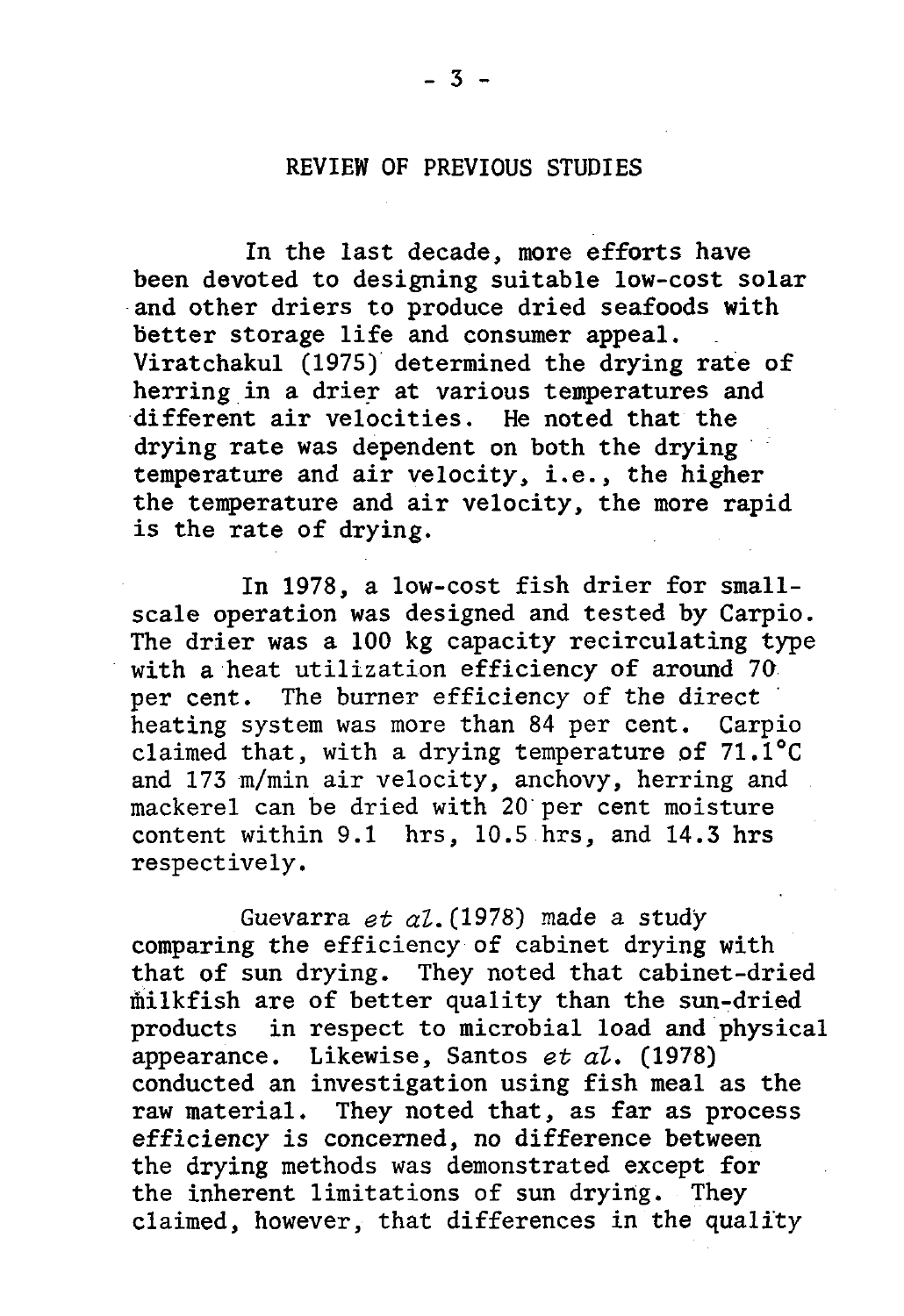of the product were detected. The sun-dried lot was darker in colour than the cabinet-dried batch. Furthermore, the peroxide value of the sun-dried lot was always higher than that of the cabinetdried samples at any given sampling period.

More recently, Kampitan (1981) made a comparative study of the efficiency of two types of polythene tent driers and a traditional drier using round scad as raw material. The study showed that the drying time of the sample is affected by the kind of drier used. The samples dried in one type of polythene tent drier were of better quality than those dried by the traditional method and inside the other type of drier.

Much of the earlier work on solar and other drying methods was done by foreign researchers. Legendre (1955 and 1961) worked on the mechanical drying of lightly salted cod and fish species found in Cambodia. He discussed the effects of temperature, relative humidity, air velocity, etc., on the drying rate, and he also described the design of a commercial drier used for fish in Cambodia.

In India, pioneering work on mechanical dehydration of some locally available fish was done by Prabhu in 1963, Swaminathan in 1964 and Balachandran in 1969. The latter established the optimum drying conditions for some Indian fish: a temperature of  $45-50$ °C, a relative humidity of 55-65 per cent and air velocity of 100-120 m/min.

In 1978, Chakraborty developed a design for tunnel and solar driers for fish. He claimed that both drying processes were much superior to conventional sun drying in terms of the quality

 $-4 -$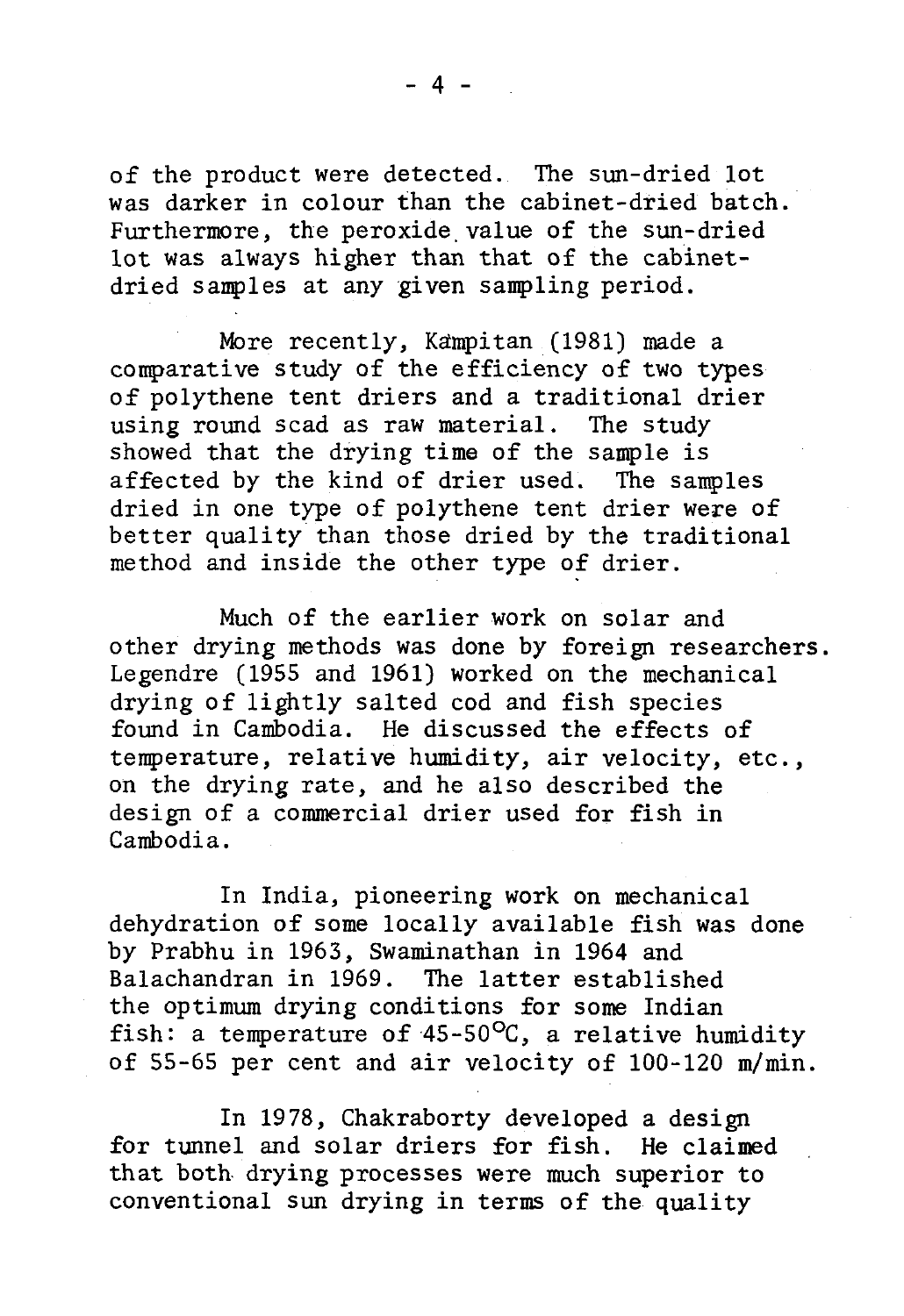of the product. Tunnel drying, moreover, is more advantageous than solar drying since it is not dependent on weather conditions.

Another group of researchers led by Doe in 1977, made a study on the efficiency of two types of solar tent driers. They noted that the small drier  $(2 \text{ m x } 2.6 \text{ m})$  was more efficient than the larger drier  $(1.9 \text{ m x } 9.1 \text{ m})$ . They also claimed that solar tent driers could reduce in festation and shorten drying time.

Similarly, Richards (1981) made a comparative test using box and tent driers for tilapia fillets. He noted that, in all trials, the tent drier proved to be superior to the box drier and to simple sun drying in terms of temperatures obtained and drying rate of the fillets.

The present study aims to determine the effects of traditional drying methods and solar driers specifically on the proximate composition, drying rate, rehydration capacity and storage stability of dried mullet, croaker and herring.

### MATERIALS AND METHODS

Fresh, newly-caught tiger-toothed croaker (*O to lith e s ru b e r*) , m u lle t (*M u g il caeruleom aoulatus*) and herring (*Sardinella fimbriata*) were purchased and kept in ice prior to processing. A solar drier of the trapezoidal type (see Fig. 1) and a traditional drier were built at Castillo, Cabusao, Camarines Sur, Philippines.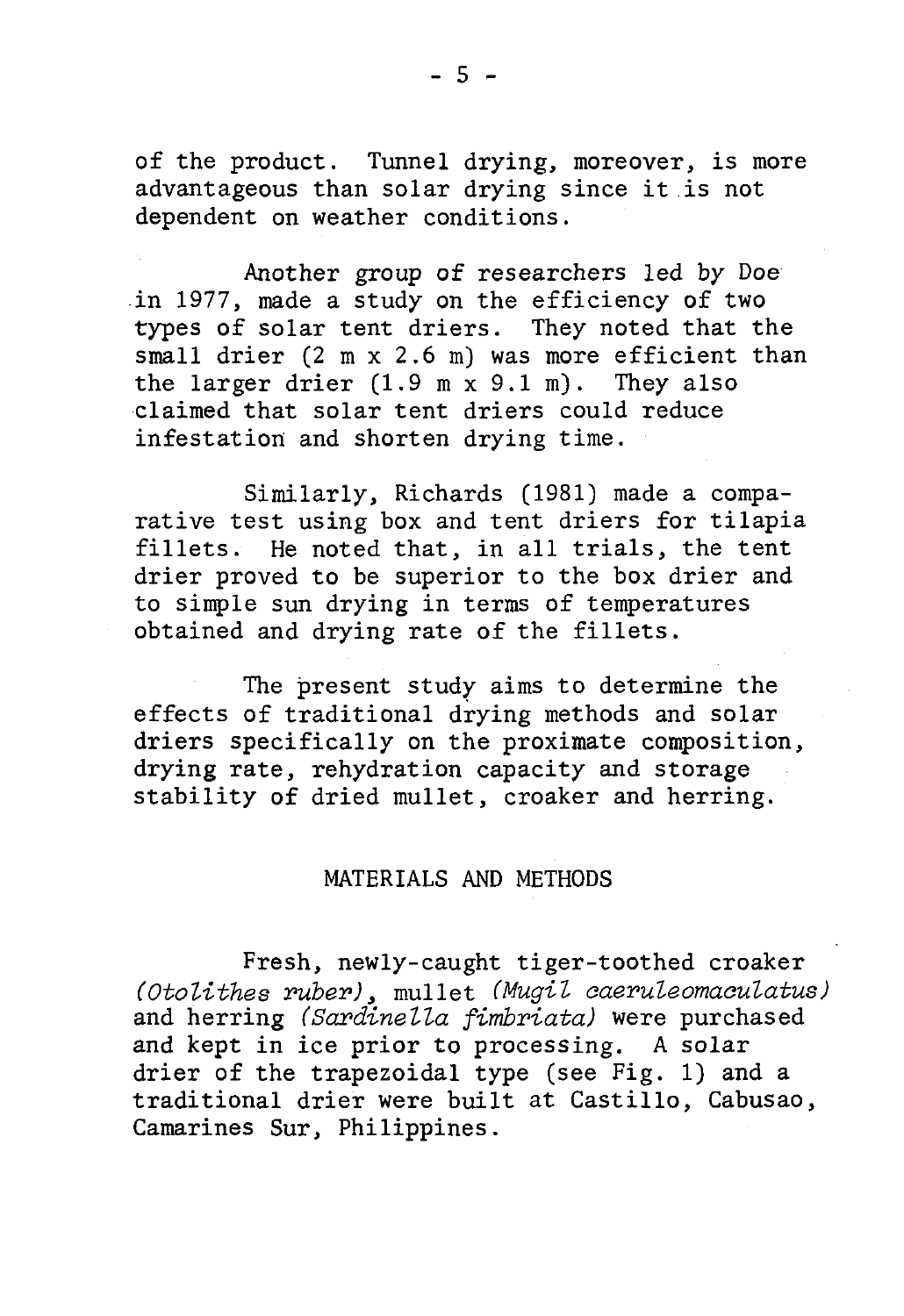

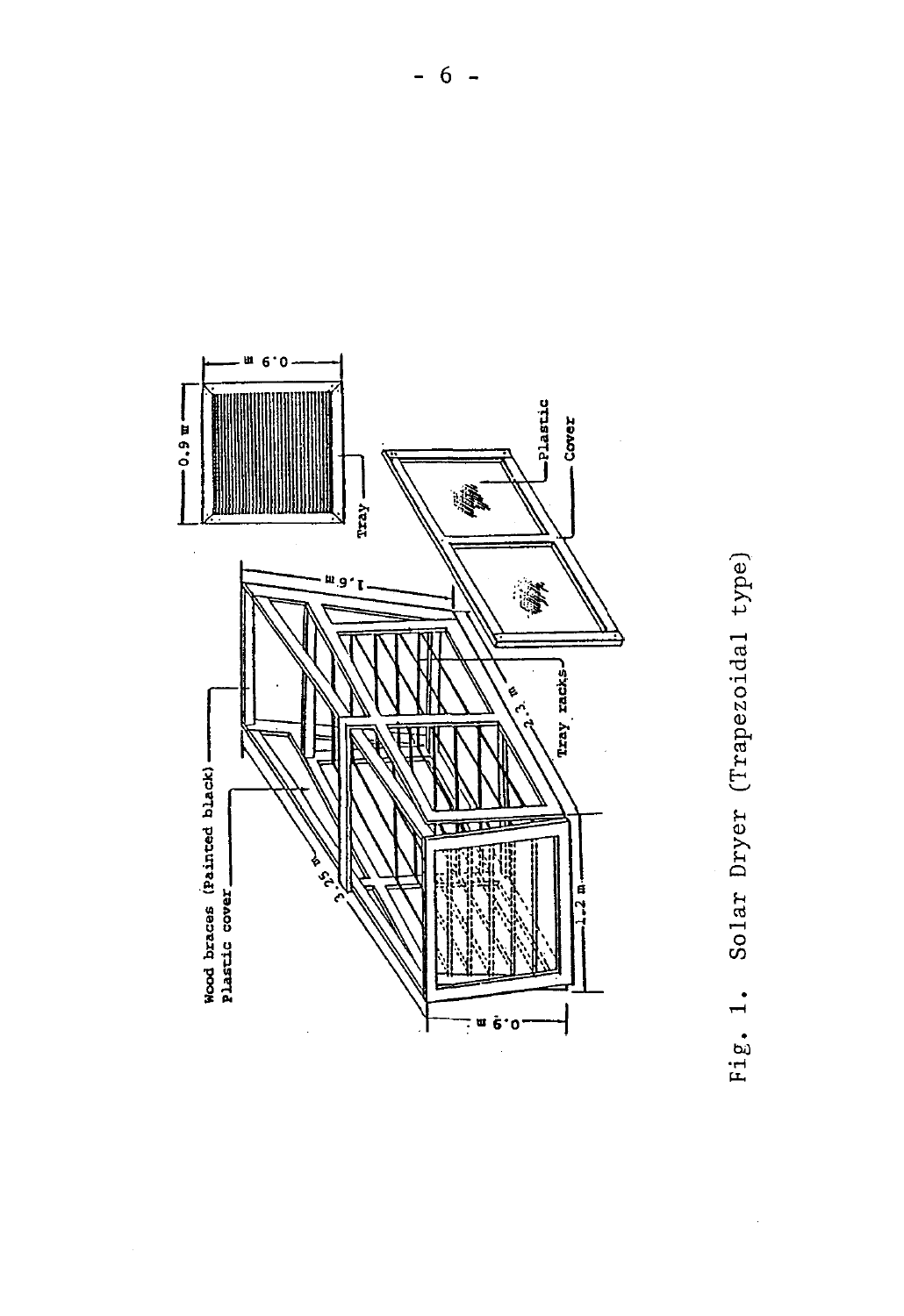### Brining time requirements of croaker, mullet and herring

This was conducted to determine the most suitable soaking time for croaker  $(16.9 - 22.5 \text{ cm},$  $SL^*$ ), mullet  $(14-14.2 \text{ cm}, SL)$  and herring  $(13-14$  $cm.$  SL). Brine concentration of 1:3 salt to water ratio (approximately 64.2 ppt) was used for soaking split croaker and mullet, and whole herring. The split mullet was divided into three lots and each lot was soaked for 15, 25 and 35 minutes. For the split croaker, the three lots were soaked for 15, 25 and 35 minutes, respectively. For whole herring, the soaking time was  $35$ , 45 and 60 minutes.

Drying Procedures for Mullet, Croaker and Herring

The flowsheets of drying procedures for the three species under study are given in Figs. 2 and 3 below.



Fig. 3. Flowsheet for Herring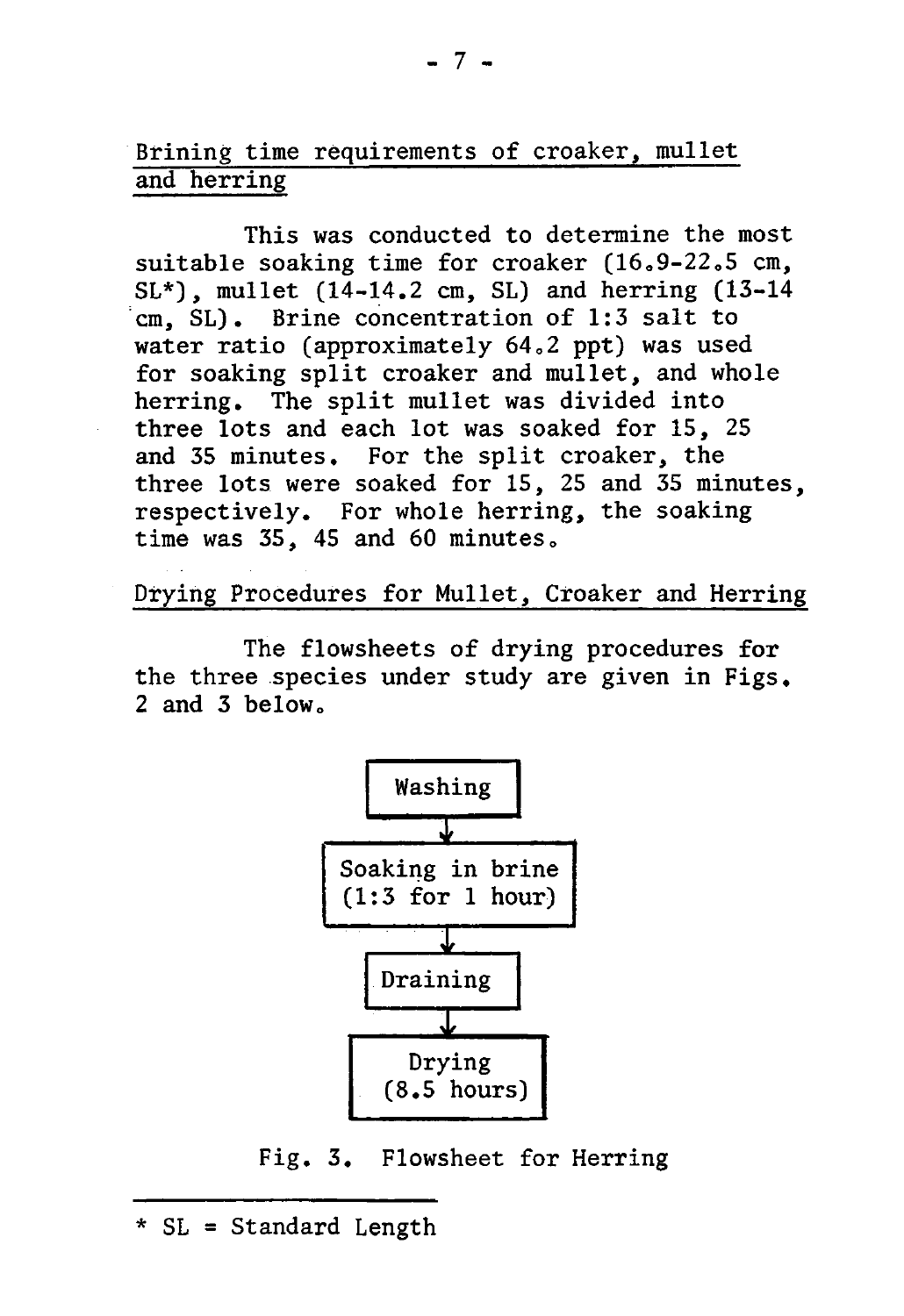

Fig. 2. Flowsheet for Mullet and Croaker

Each species was divided into two lots. One lot was dried inside the solar drier  $(30-57^{\circ}C)$ and the other in the traditional manner  $(30-39^{\circ}C)$ . The drying rate was checked at regular time intervals and the moisture content (wet and dry basis) was computed for each time interval using the following formula:

$$
d_{\text{M}} = \frac{\text{MoNo} - \text{Wo} + \text{Wd}}{\text{Wd}} \times 100
$$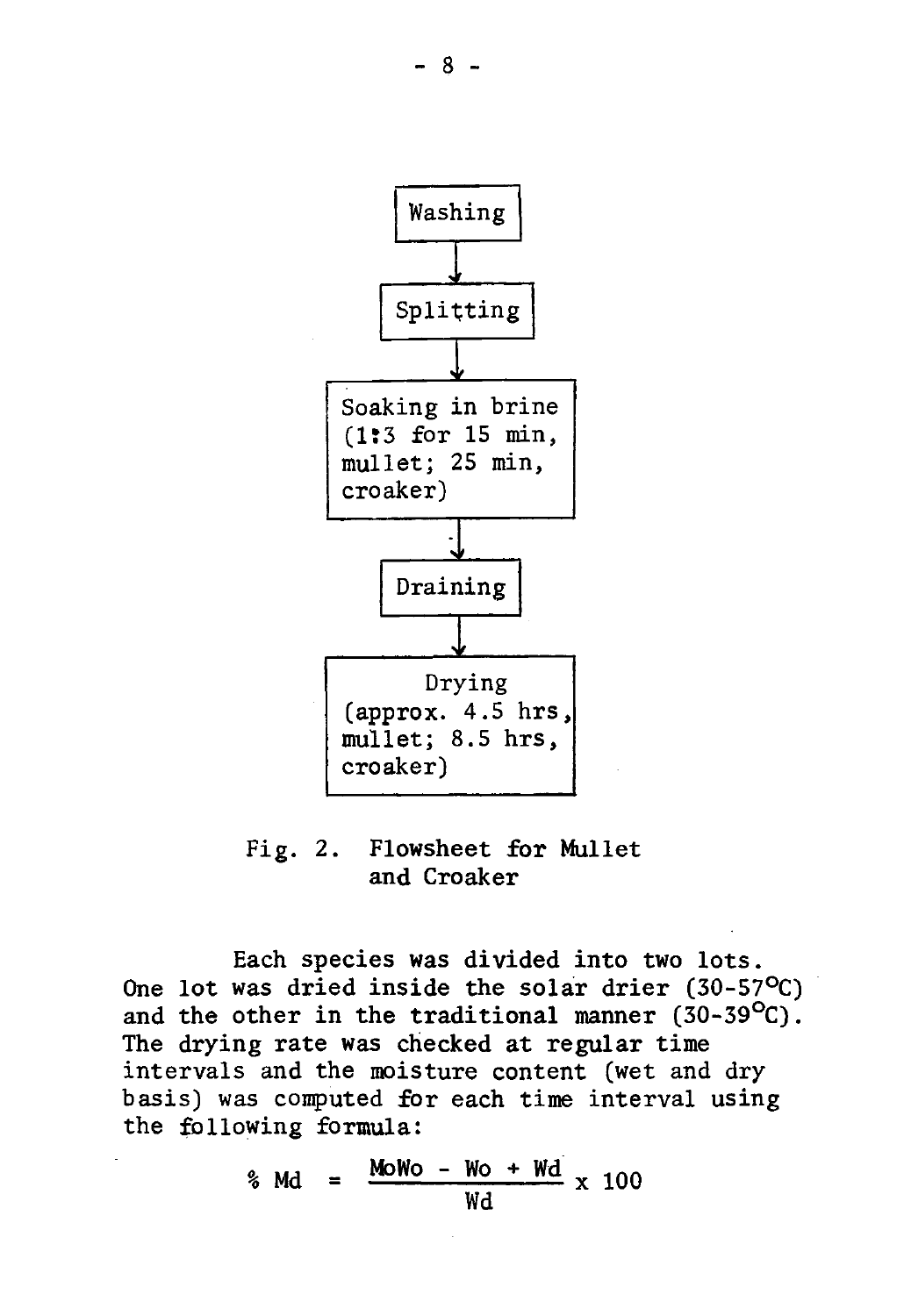where:

- % Md = percent moisture content at a given time interval
	- $Wd = weight of sample at a given time$ interval
	- Wo = weight of fresh sample
	- $Mo = initial moisture content$

Md (dry basis) =  $\frac{M d W d}{W o - M o W o}$ 

The temperatures in the driers were also recorded at regular time intervals.

Analyses of the finished products

(a) Rehydration and rehydration coefficient ratios

The rehydration and rehydration coefficient ratios of the dried products were determined by boiling in distilled water for 30 minutes. The ratios were determined as follows:

| Rehydration ratio |  | Weight of rehydrated fish |
|-------------------|--|---------------------------|
|                   |  | Weight of dried fish      |
|                   |  |                           |

Rehydration coefficient ratio Weight of rehydrated product Weight of fresh sample

(b) Proximate Analysis

The protein content of the samples was determined by the Kjeldahl method, the moisture content by oven method, ash content by incineration in a furnace, fat content by the Soxhlet extraction method and salt determination by the Volhard method  $(Kramlich, 1973)$ .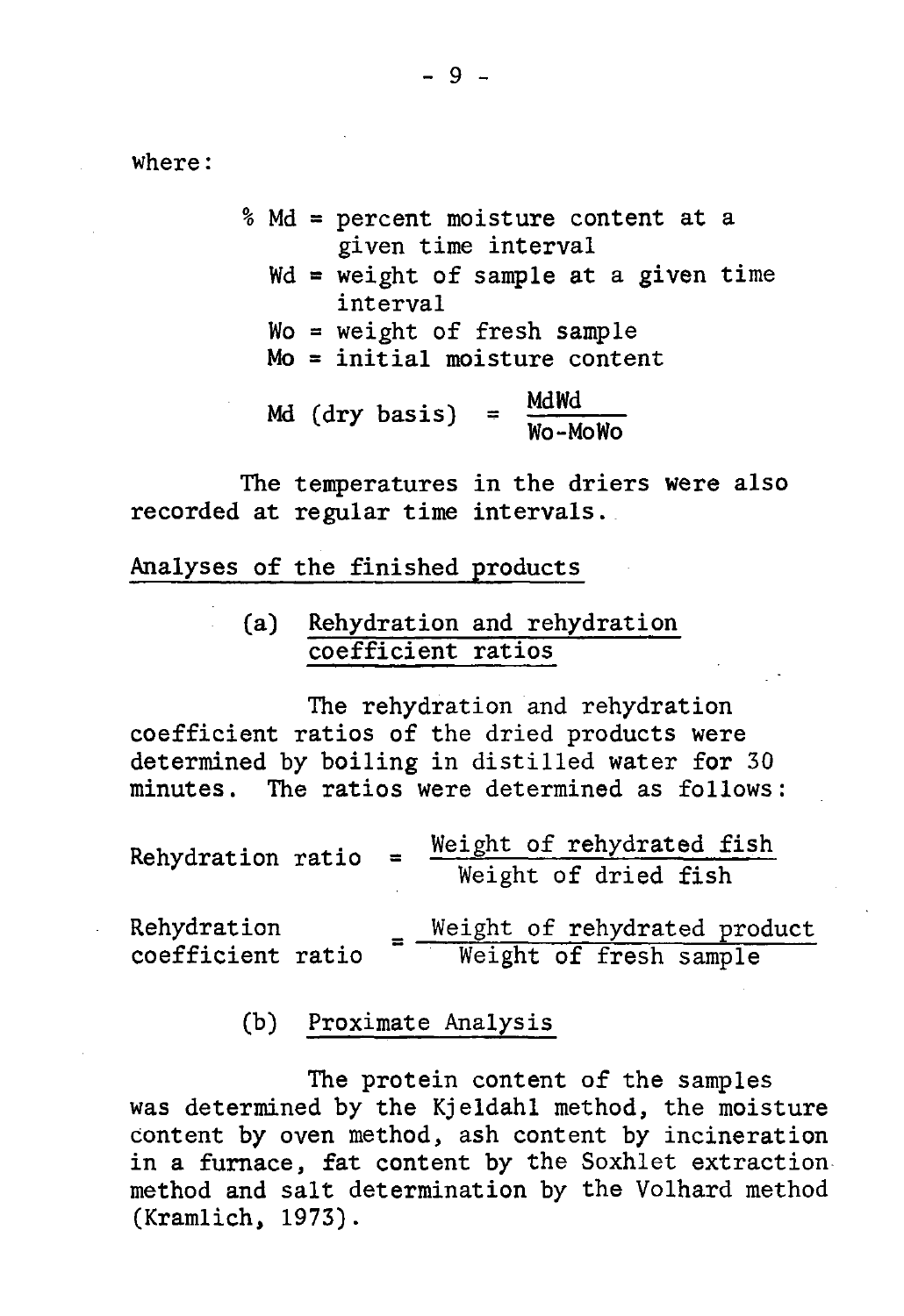### (c) Sorption Isotherm Studies

The sorption isotherms of the samples were determined to ascertain the stability of the dried products when stored under various environmental conditions, using Wink's equilibrium method.

#### RESULTS AND DISCUSSION

### Drying Process

The range in temperature was wider in the solar drier than in the traditional drier (Table I). The temperature in the solar drier ranged from  $30-57$ <sup>O</sup>C, while in the traditional drier the temperature ranged from  $30-39$ <sup>o</sup>C. Relatively higher temperatures were recorded in the solar drier than in the traditional drier at given time intervals.

The drying time requirement of each species varied. For croaker, both samples were dried for 8.5 hours (Fig. 4). The solar dried samples yielded a moisture content of 1.43 g water/g solid (dry basis). The same length of drying was required for herring  $(Fig. 5)$ .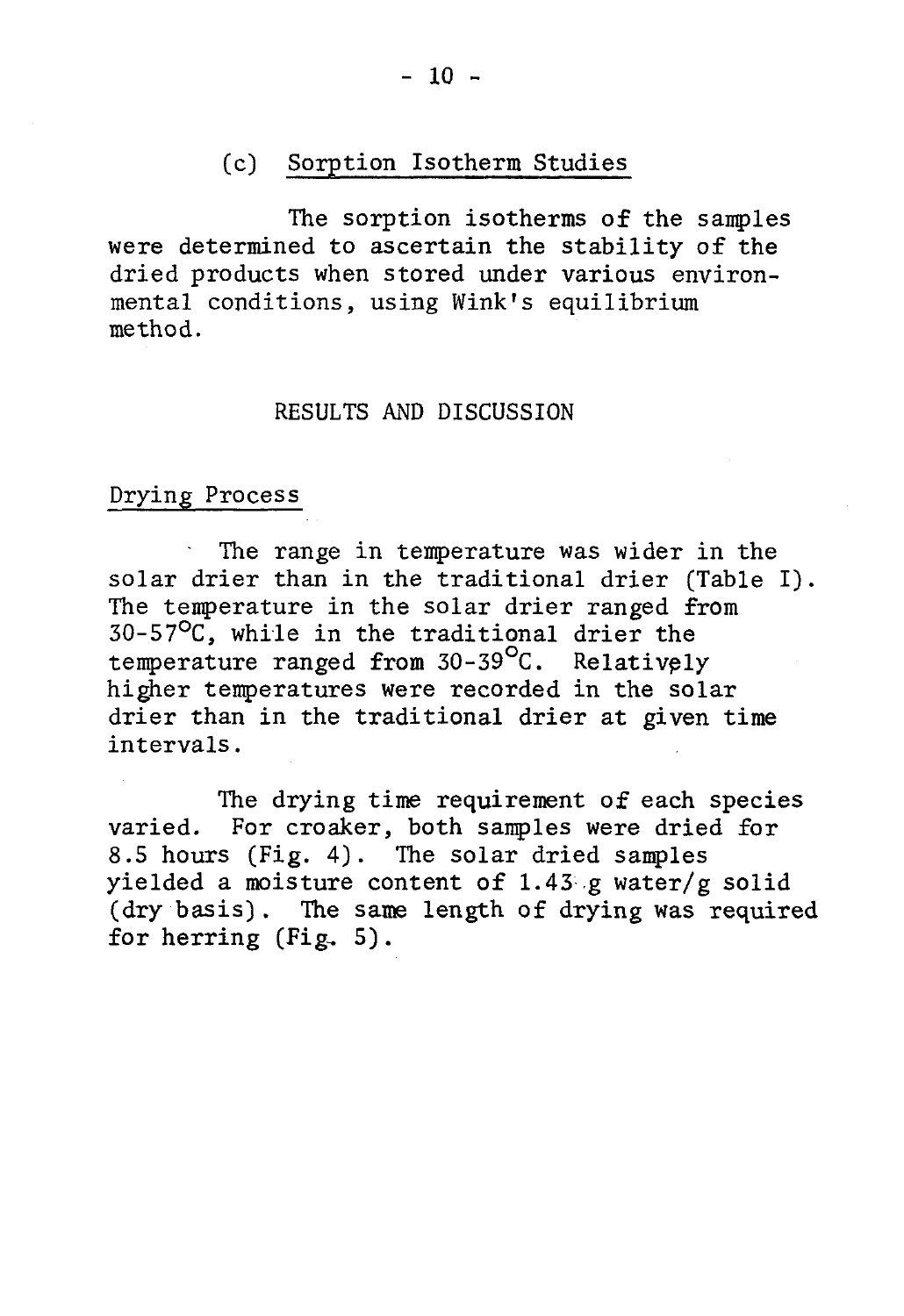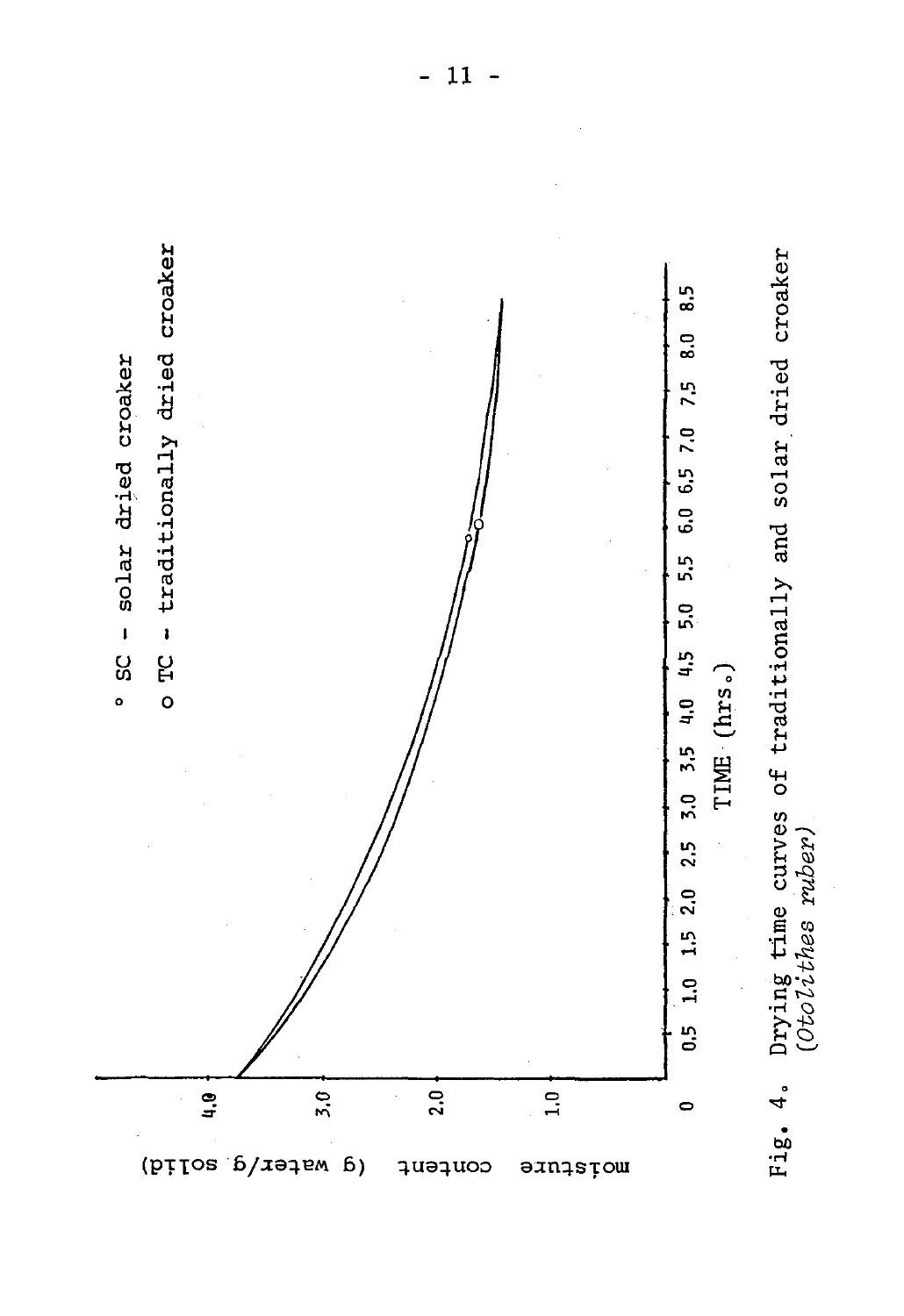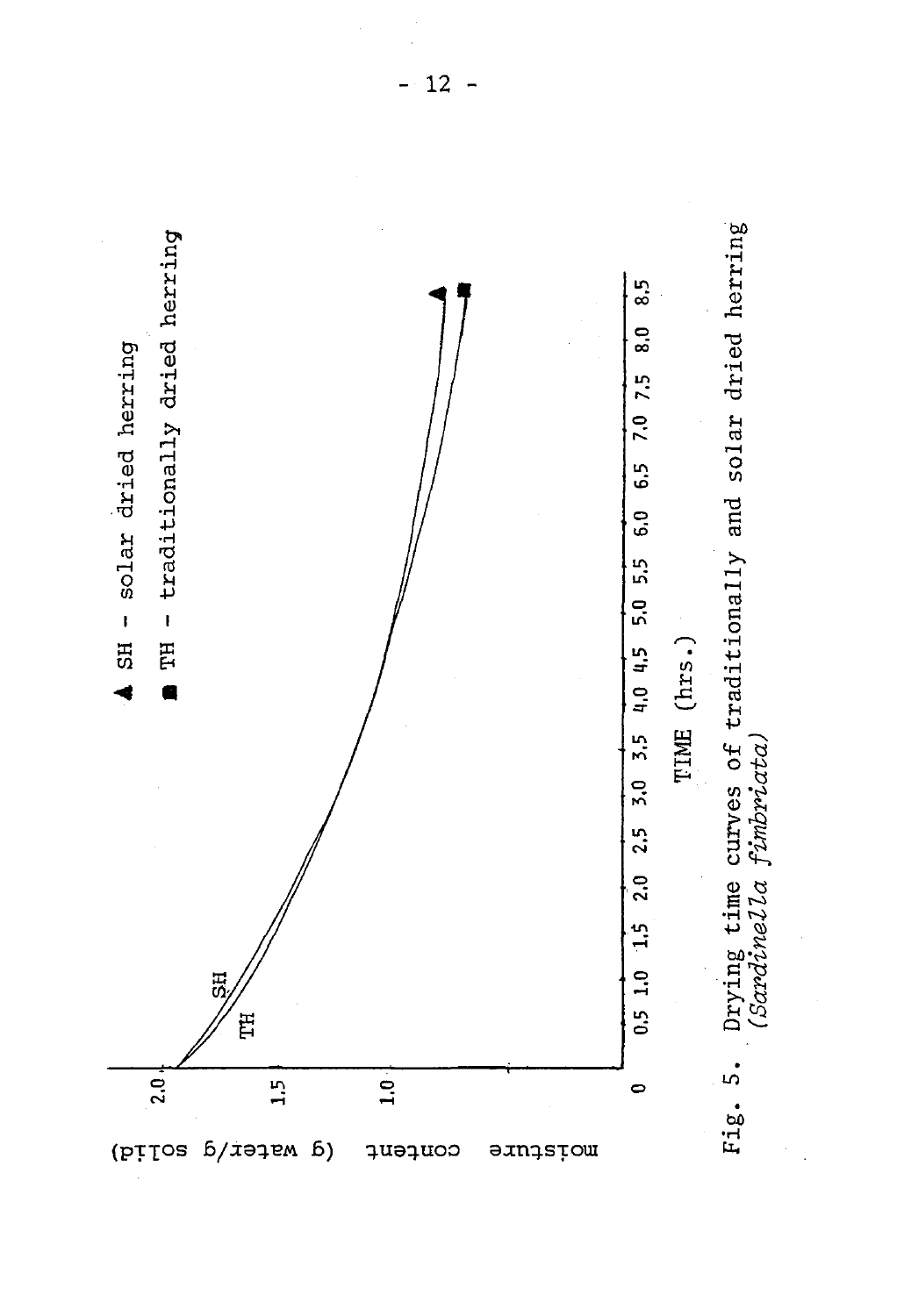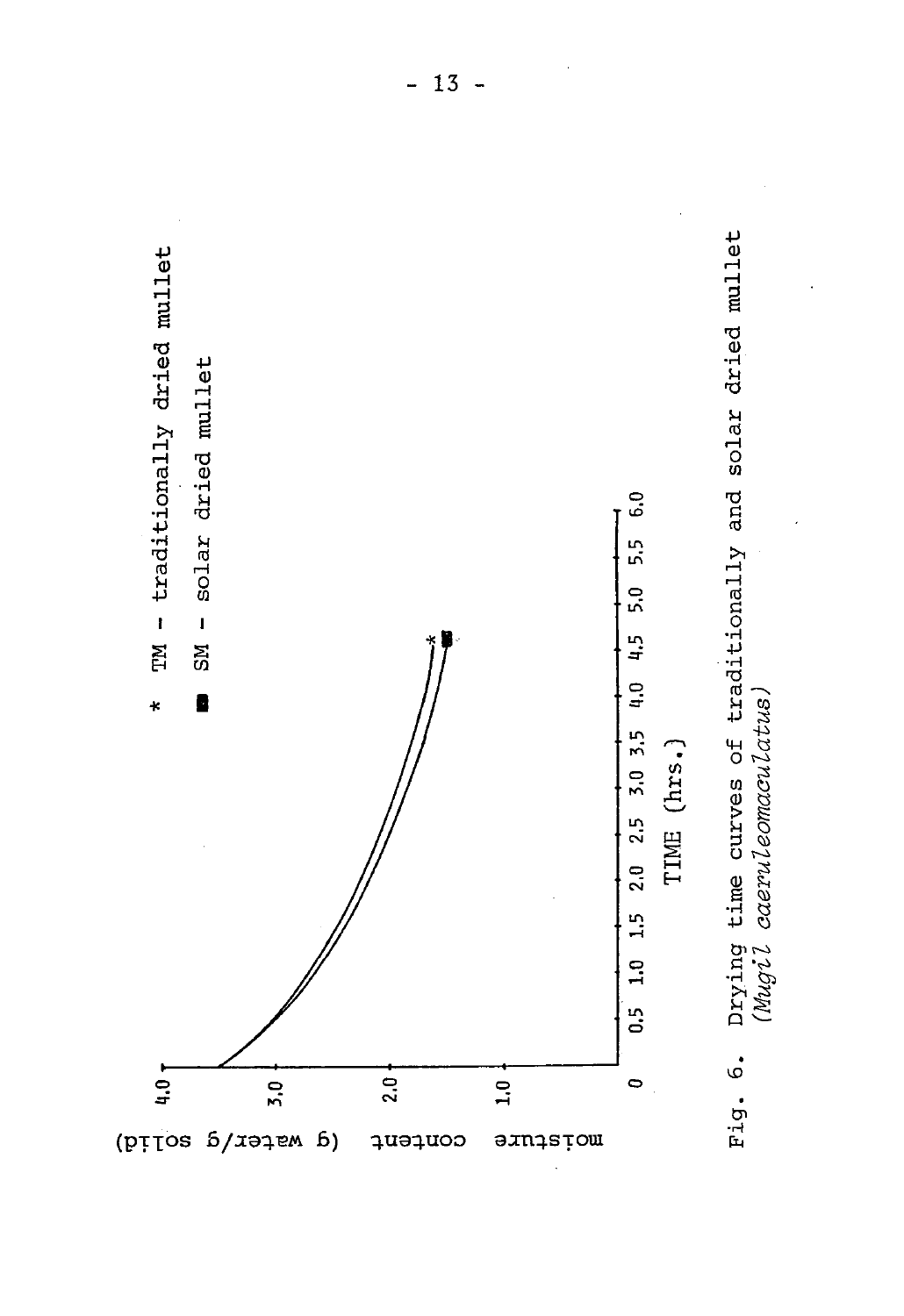The solar dried product had a moisture content of  $0.699$  g water/g solid (dry basis), while the traditionally dried sample gave  $0.78$  g water/g solid (dry basis). In the case of mullet, the samples required 4.5 hours of drying (Fig.  $6$ ), yielding moisture contents of 1.43 g water/g solid (dry gasis) and 1.56 g water/g solid (dry basis) for the solar dried and traditionally dried samples respectively.

Table I. Temperatures in solar traditional driers

|                    |    |                | Temperature °C       |
|--------------------|----|----------------|----------------------|
| Time Taken         |    | Solar<br>Drier | Traditional<br>Drier |
| $10:35$ am         |    | 37             | 35                   |
| $10:50$ am         |    | 37             | 35                   |
| $11:15$ am         |    | 40             | 39                   |
| $11:40$ am         |    | 40             | 35                   |
| $12:05$ pm         |    | 39             | 35                   |
| 12:45 pm           |    | 45             | 38 <sup>°</sup>      |
| $1:25$ pm          |    | 43             | 35                   |
| $2:45$ pm          |    | 38             | 35                   |
| $2:45$ pm          |    | 38             | 35                   |
| $-3:25$ pm         |    | 37             | 32                   |
| $4:05$ pm          |    | 30             | 30                   |
| $9:45$ pm          |    | 45             | 39                   |
| $10:25$ pm         |    | $-48$          | 36                   |
| $11:00$ pm         |    | 47             | 38                   |
| $11:40 \text{ pm}$ |    | 55             | 38                   |
| 12:15<br>$1:25$ am | am | 57<br>54       | 39<br>35             |
| $2:49$ am          |    | 48             | 33                   |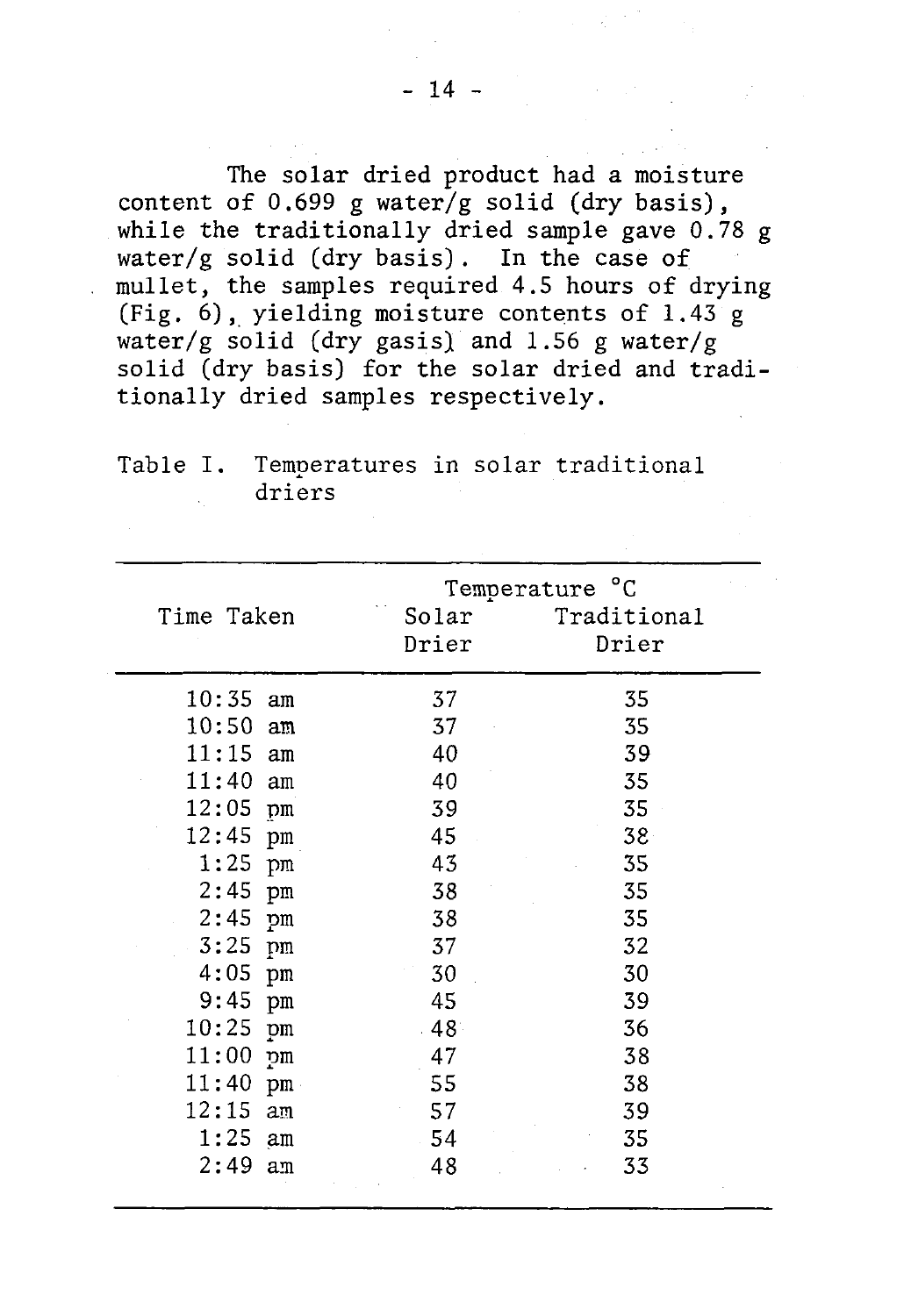The drying rate curves of each species were constructed from the drying time curves. The curves exhibited two distinct phases: the constant rate phase where the drying rate is

constant, followed by the falling rate phase where the drying rate progressively falls off with time.

In the case of croaker (Fig.  $7$ ), the traditionally dried samples had a faster drying rate than the solar dried samples. It will be noted that during the constant rate period, a greater amount of water was removed in the traditionally dried fish, i.e., approximately 0.64 g water/hr/g solid, than in the solar dried samples, i.e.  $0.56$  g water/hr/g solid. This can be ascribed to the higher air velocity in the traditional drier which increased the amount of moisture removed. During the falling rate phase, however, the amount of water removed was lower in the traditionally dried samples. The possible explanation for this is that the higher drying temperatures in the solar drier speeded up the rate of moisture removal during the falling rate phase. The length of the drying phases were similar in both samples. The constant rate phase of both products ended after about one hour, which is relatively shorter in proportion to its falling rate period, which took around seven and a half hours.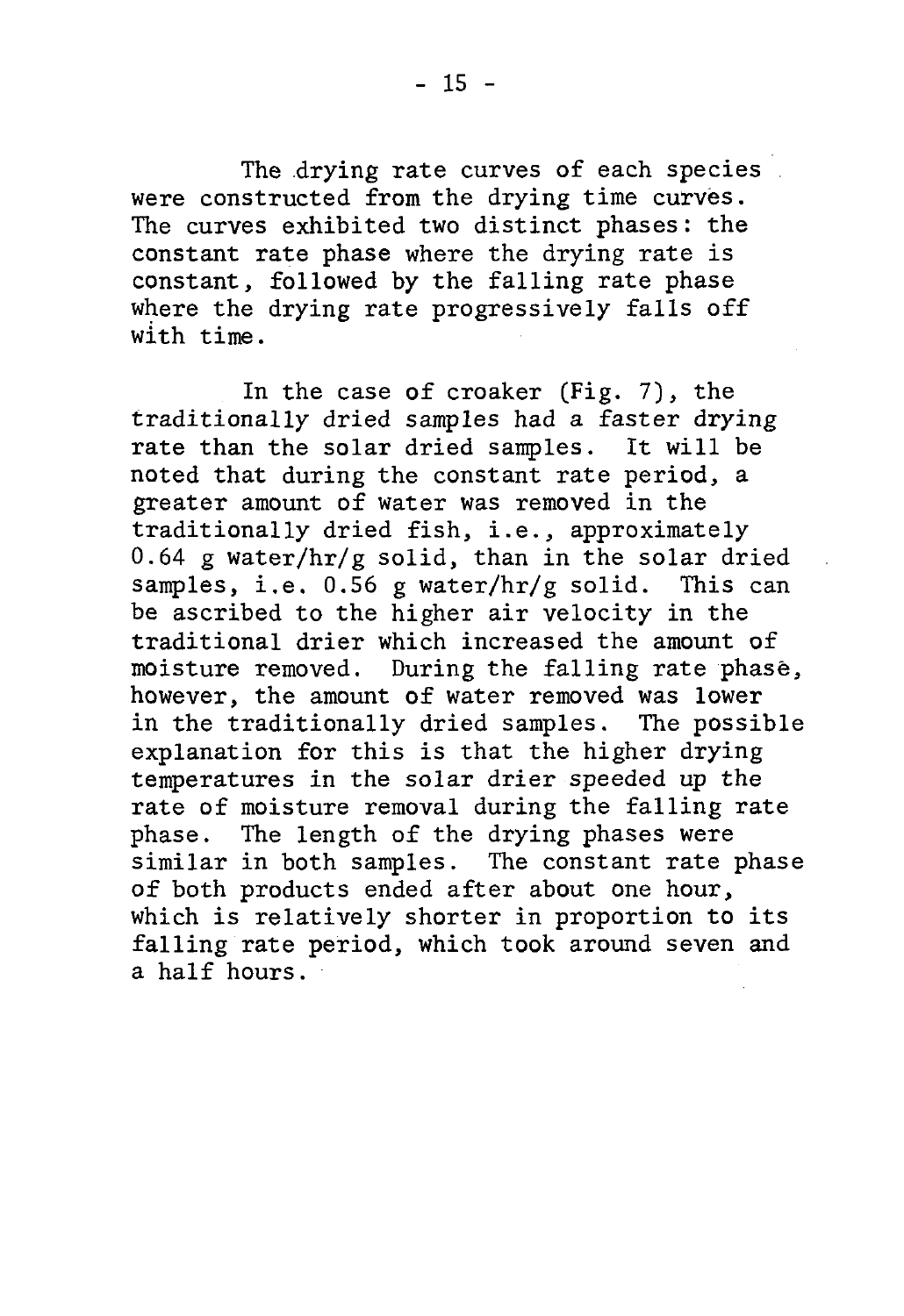

Drying rate curves of traditionally and<br>solar dried croaker (Otolithes ruber). Fig.  $7.$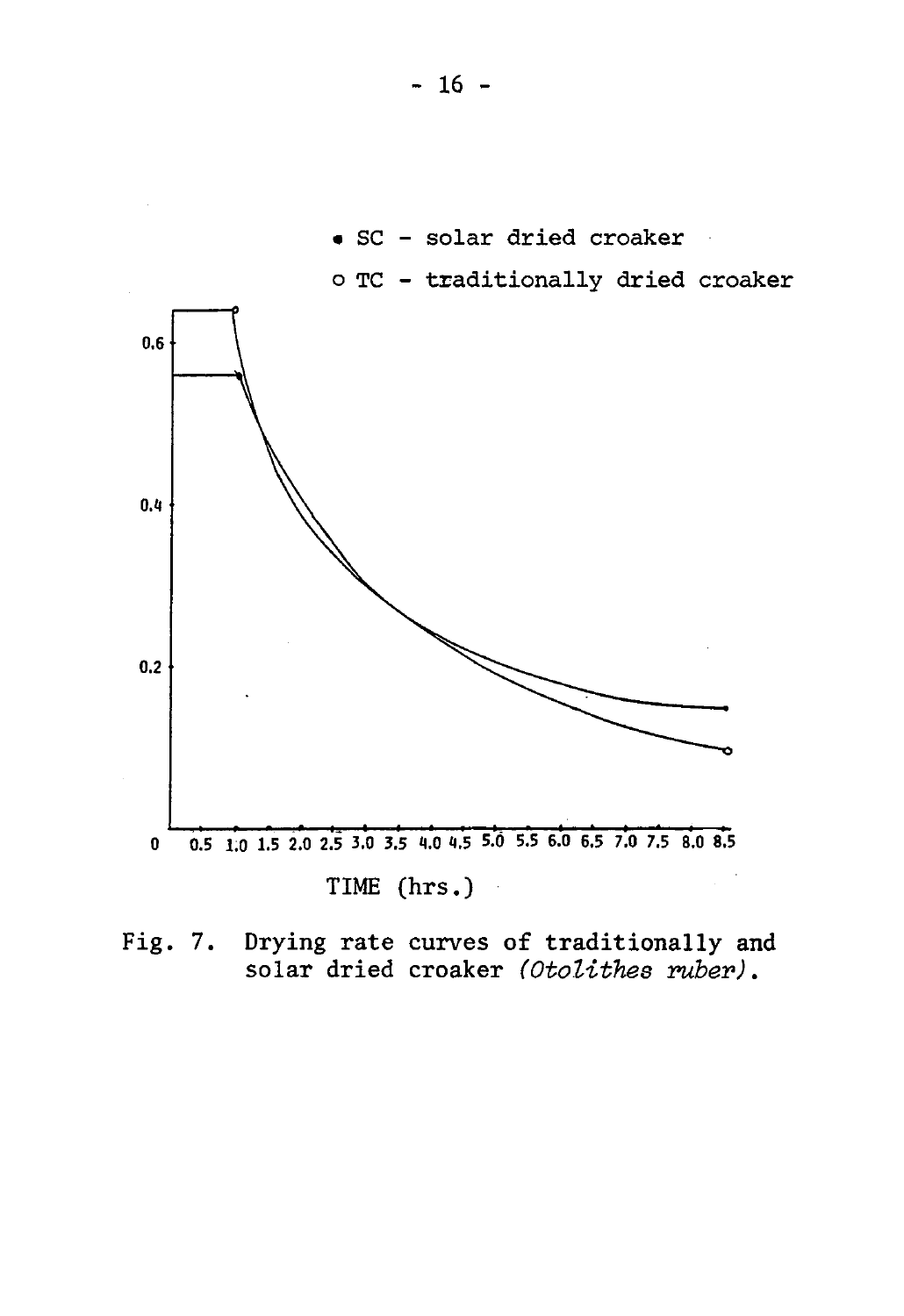Figure 8 shows a reverse trend for the mullet samples. The solar dried samples had a faster drying rate than those dried in the traditional manner. Approximately 1.02 g water/hr/g solid was removed initially from the former compared to 1.01 g water/hr/g solid removed from the latter. The constant rate phase was somewhat shorter in the traditionally dried samples. i.e., about  $0.05$  hour in contrast to  $0.75$  hour in solar dried mullet. On the other hand, the falling rate phase of both products was relatively longer than their constant rate phase.

In herring samples (Fig. 9) the rate at the initial stage of drying was faster in the traditionally dried samples with  $0.75$  g water/  $hr/g$  solid removed. Meanwhile, the solar-dried samples had an initial drying rate of  $0.55$  g water removed per hour per gram solid. The constant rate phase of the former was also shorter than that of the solar-dried samples. However, at the later stage of drying, the rate was faster in the solar-dried samples than in the traditionally dried samples.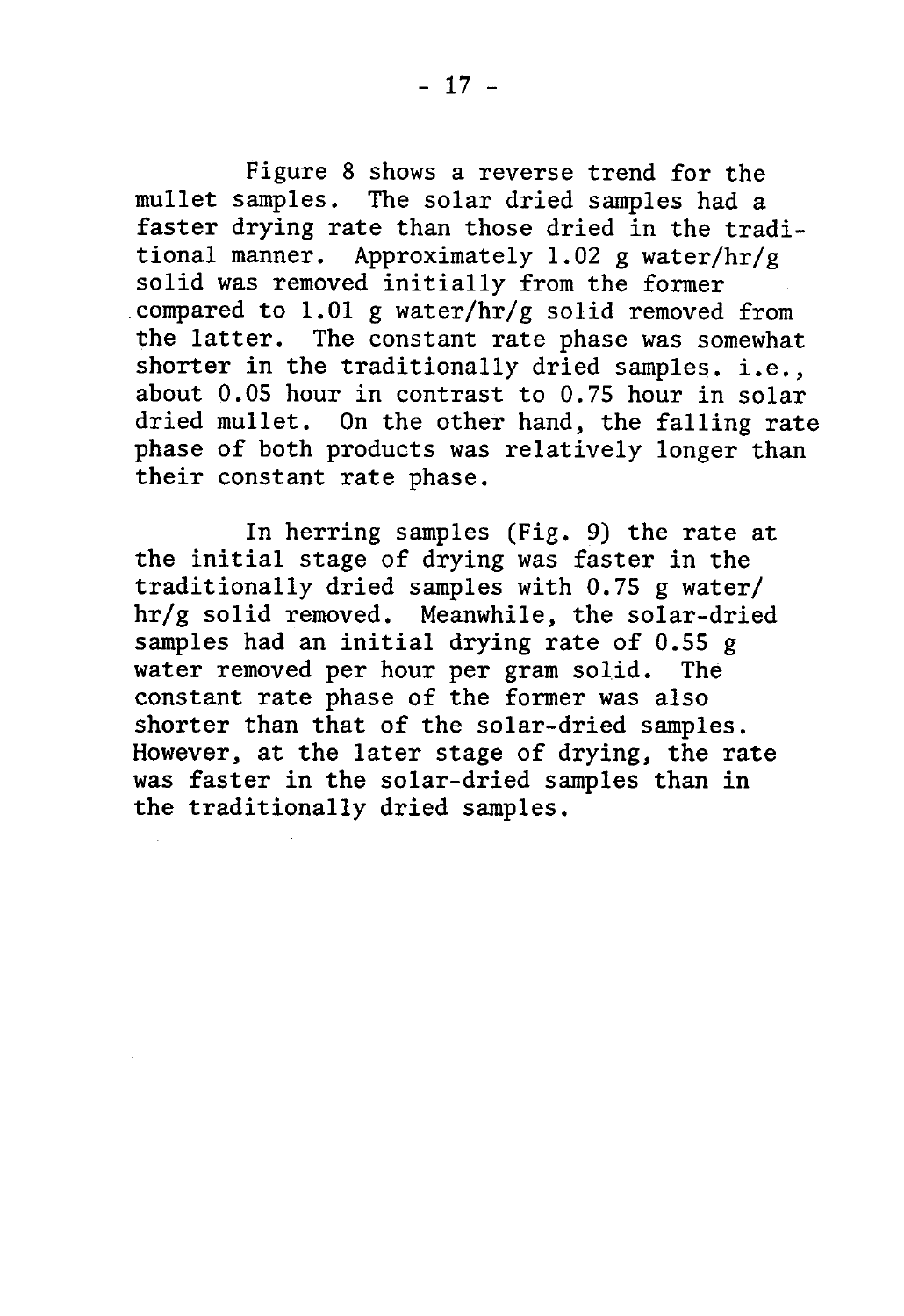

Drying rate curves of traditionally and Fig. 8. solar dried mullet (Mugil caeruleomaculatus)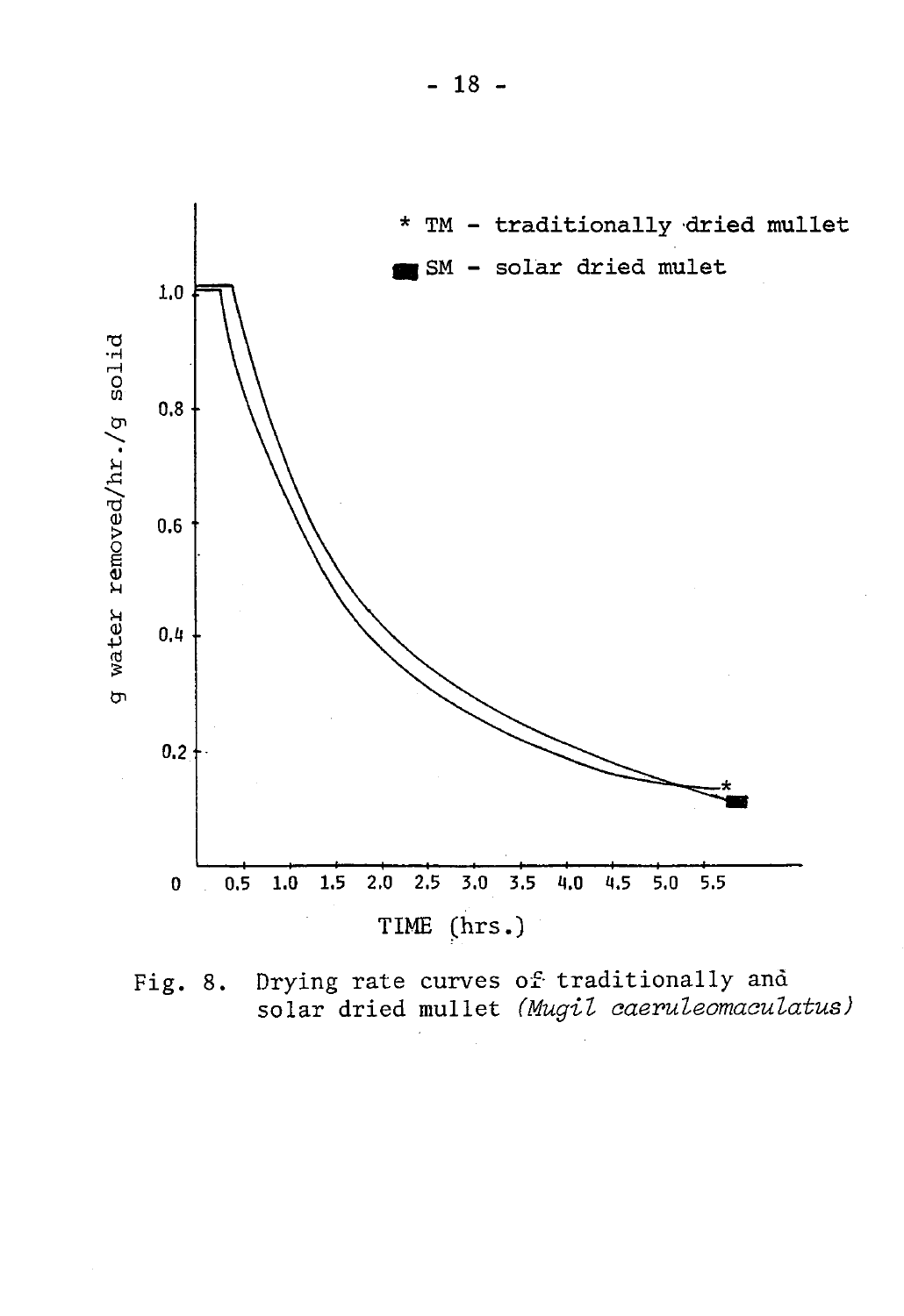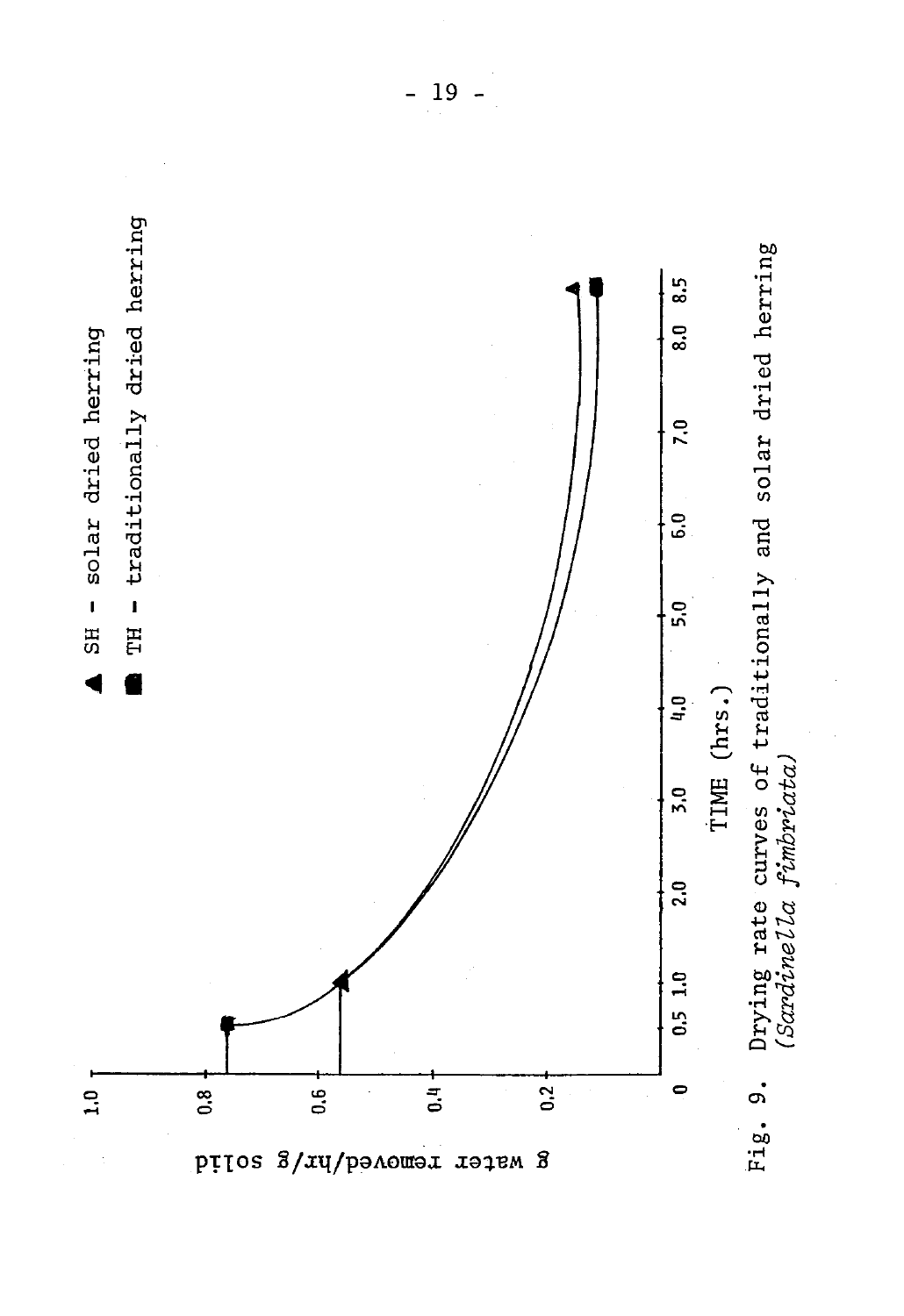### Rehydration Capacity

Rehydration and rehydration coefficient ratios are given in Table II. The solar dried samples of croaker had a better reconstitution capacity than the traditionally dried samples as indicated by the higher rehydration and rehydration coefficient ratios. Similarly, the solardried mullet samples showed higher rehydration and rehydration coefficient ratios than the traditionally dried samples. The low rehydration ratio and rehydration coefficient ratio of the traditionally dried samples may be due to fat migration to the surface of the product which made it to some extent repellant to water upon rehydration. However, in the herring samples, the computed rehydration and rehydration coefficient ratios of the traditionally dried fish were higher than those of the solar-dried samples. This may be due to a decrease in the water holding capacity of the solar-dried samples brought about by protein denaturation. The denaturation of the protein might have been affected by heat treatment during drying.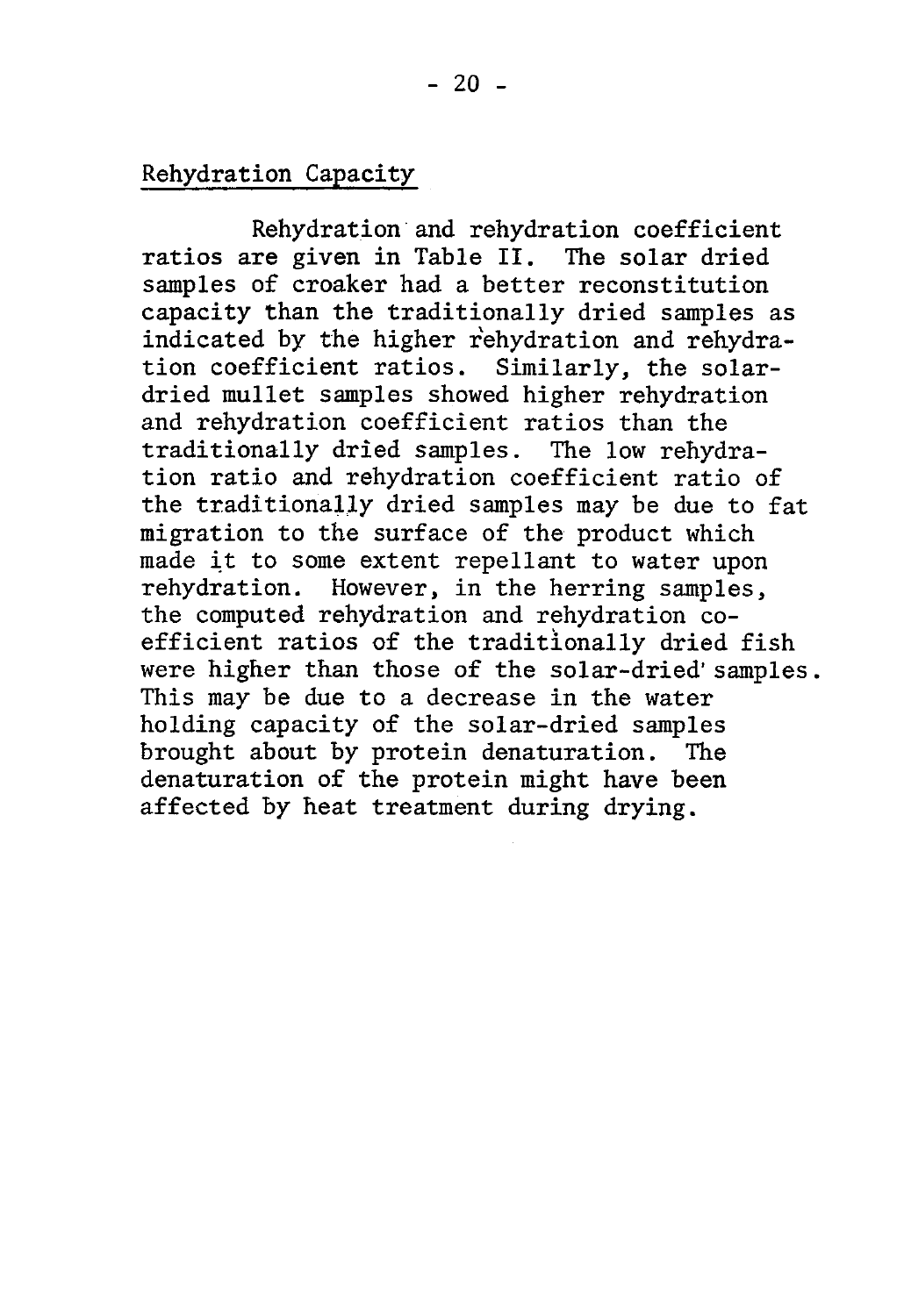Table II. Rehydration and rehydration coefficient ratios of traditionally and solar-dried croaker, mullet and herring

|    | Species             | Rehydration<br>Ratio | Rehydration<br>Coefficient<br>Ratio |
|----|---------------------|----------------------|-------------------------------------|
| А. | Croaker             |                      |                                     |
|    | traditionally dried | 1,008                | 0.332                               |
|    | solar-dried         | 1.146                | 0.365                               |
| В. | Mullet              |                      |                                     |
|    | traditionally dried | 1.030                | 0.337                               |
|    | solar-dried         | 1,110                | 0.353                               |
| C. | Herring             |                      |                                     |
|    | traditionally dried | 1.065                | 0.587                               |
|    | solar-dried         | 0.962                | 0.562                               |

### Proximate Composition

Table III shows the proximate composition of solar and traditionally dried croaker, mullet and herring. The solar-dried samples of croaker, had a higher protein content and a lower fat and moisture content than the traditionally dried samples. However, the solar-dried samples had a higher salt and ash content. The high fat content of the traditionally dried croaker, i.e., 6.14 per cent, might contribute to the faster onset of rancidity during storage.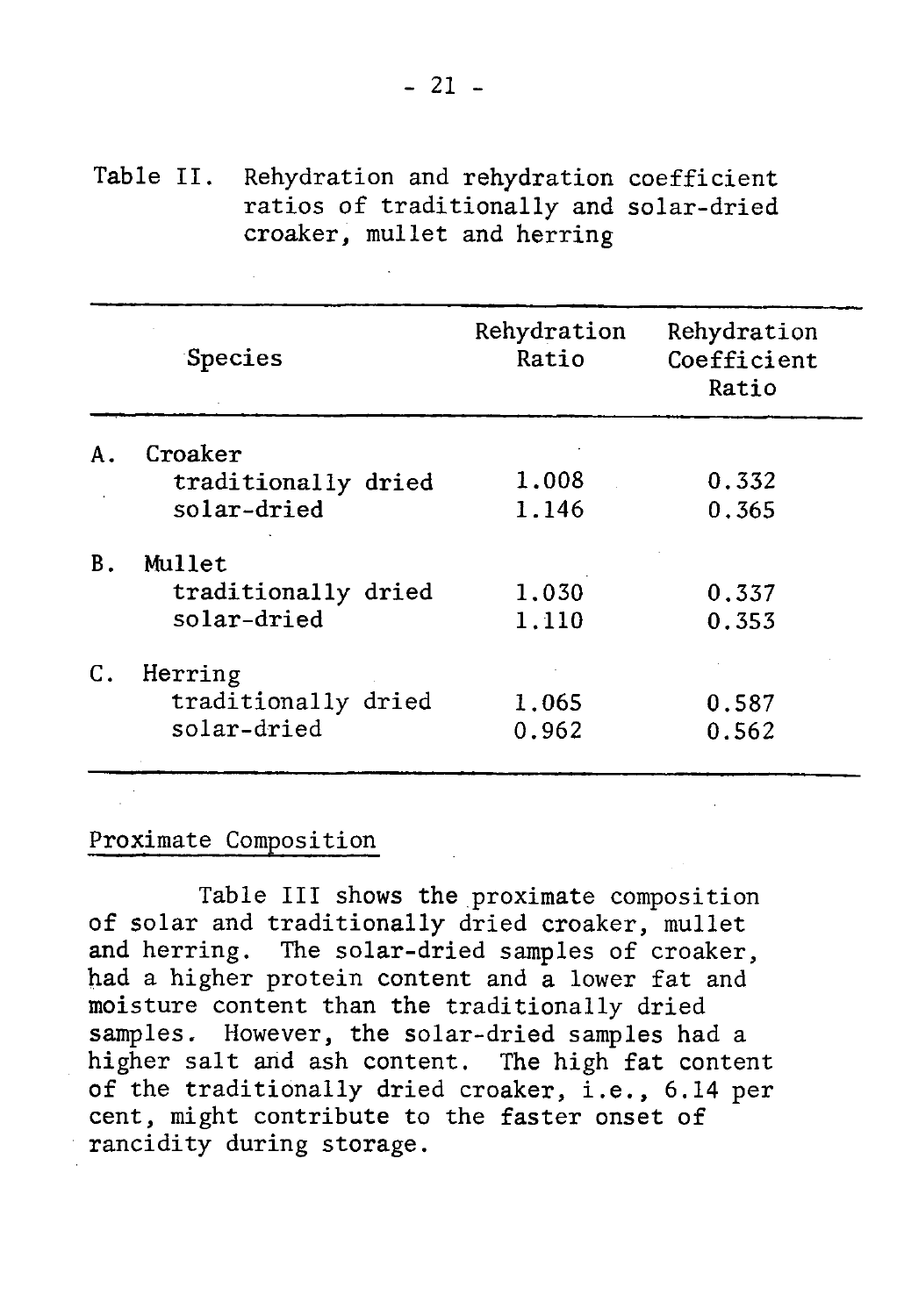Similarly, a higher protein value was obtained in solar-dried herring, i.e., 48.72 per cent, while lower values of fat, ash, moisture and salt were obtained in the same product.

On the other hand, the protein values of the traditionally dried mullet were higher than those of the solar-dried samples. It is also noteworthy that both products had the same amount of moisture, i.e., 30.2 per cent. There was also a slight difference between the solar and traditionally dried samples as regards fat and salt content.

|    | <b>Species</b>      |         | Percentages |            |       |      |
|----|---------------------|---------|-------------|------------|-------|------|
|    |                     | Protein | Moisture    | <b>Fat</b> | Ash - | Salt |
| А. | Croaker             |         |             |            |       |      |
|    | traditionally dried | 45.90   | 36.14       | 6.14       | 11.82 | 6.45 |
|    | solar-dried         | 50.40   | 34.2        | 2.59       | 12.81 | 6.56 |
| В. | Mullet              |         |             |            |       |      |
|    | traditionally dried | 55.36   | 30.20       | 4.18       | 10.26 | 7.40 |
|    | solar-dried         | 54.84   | 30.20       | 4.45       | 10.51 | 7.42 |
| С. | Herring             |         |             |            |       |      |
|    | traditionally dried | 47.80   | 38.20       | 3.82       | 10.18 | 6.95 |
|    | solar-dried         | 48.72   | 37.70       | 3.75       | 9.83  | 6.85 |

Table III. Proximate composition of solar and traditionally dried croaker, mullet and herring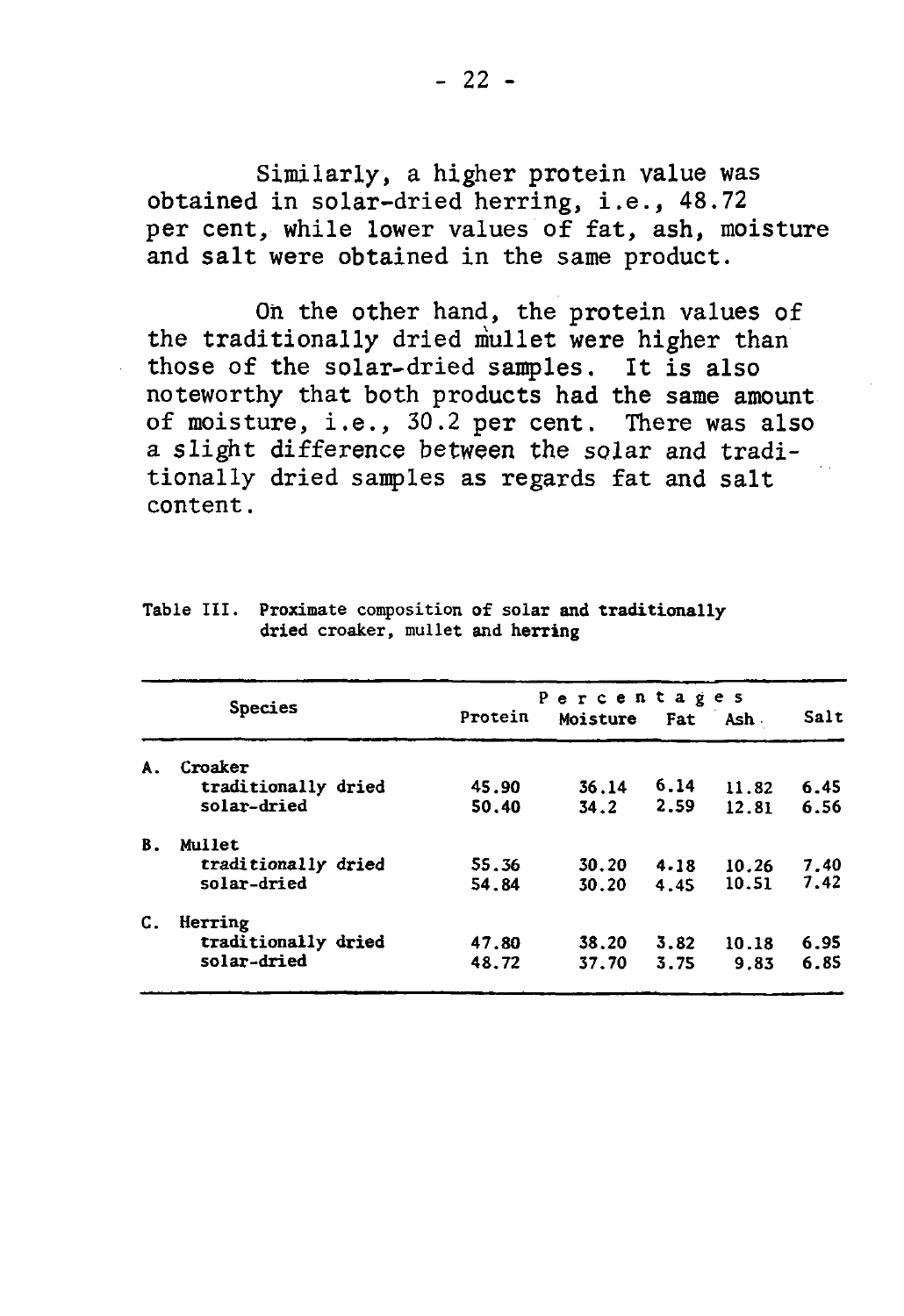Storage Stability

### (a) Sorption Isotherm

The sorption isotherm is important in determining the storage stability of dried products. It is the plot of the amount of water absorbed as a function of the relative humidity (RH) or activity of the vapour pressure surrounding the material (Labuza,  $1968$ ). The relationship between RH and moisture of food substances exhibits several characteristics curves which are generally sigmoid (Caurie, 1971).

Figure 10 shows the moisture sorption of solar and traditionally dried croaker, mullet and herring. The curves, as can be observed, are not sigmoid. Furthermore, an increase in the relative humidity showed an increase in the moisture content of the samples. This can be ascribed to the increase in the amount of water absorbed by the samples as the saturation of the surrounding atmosphere with water molecules increased.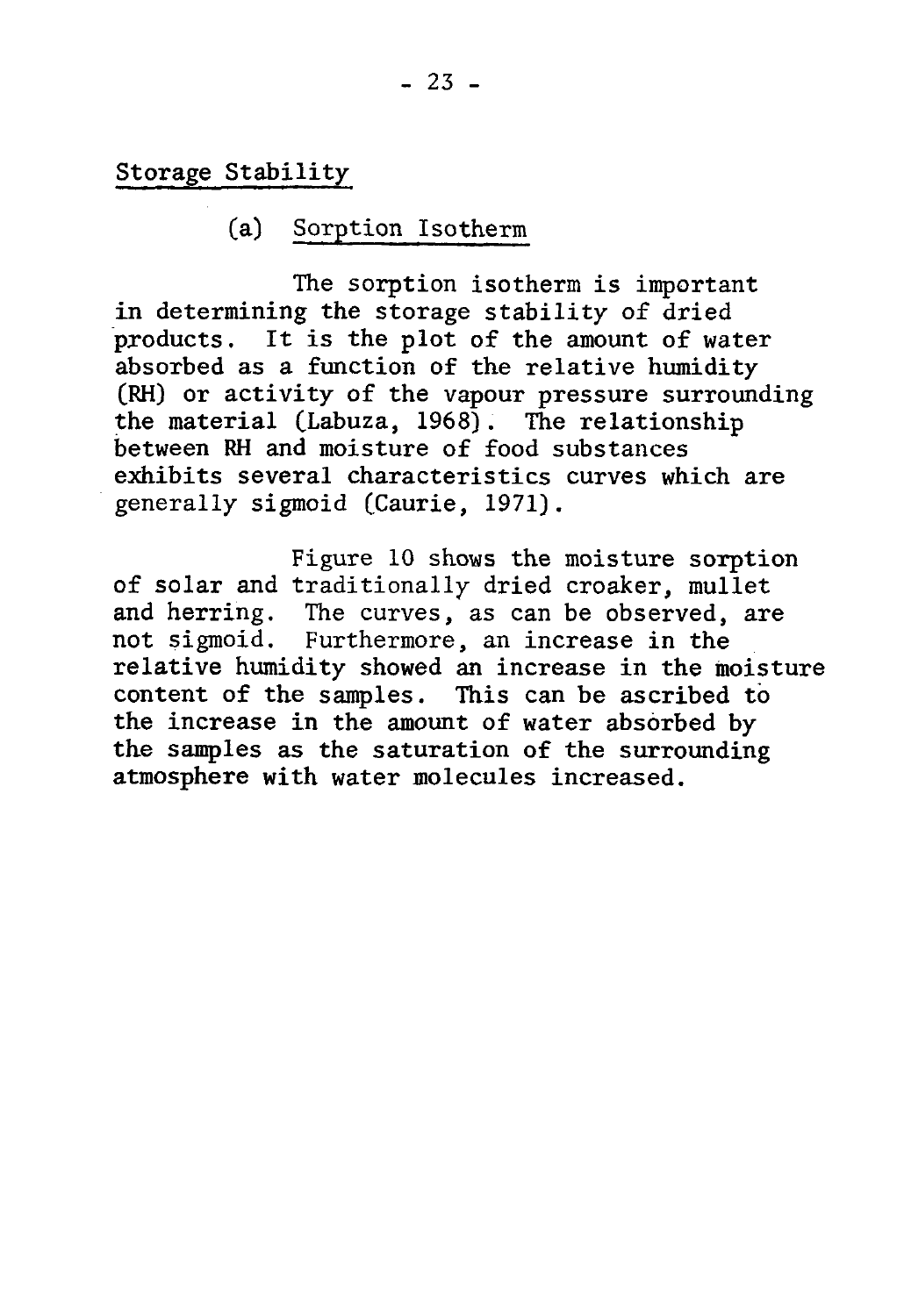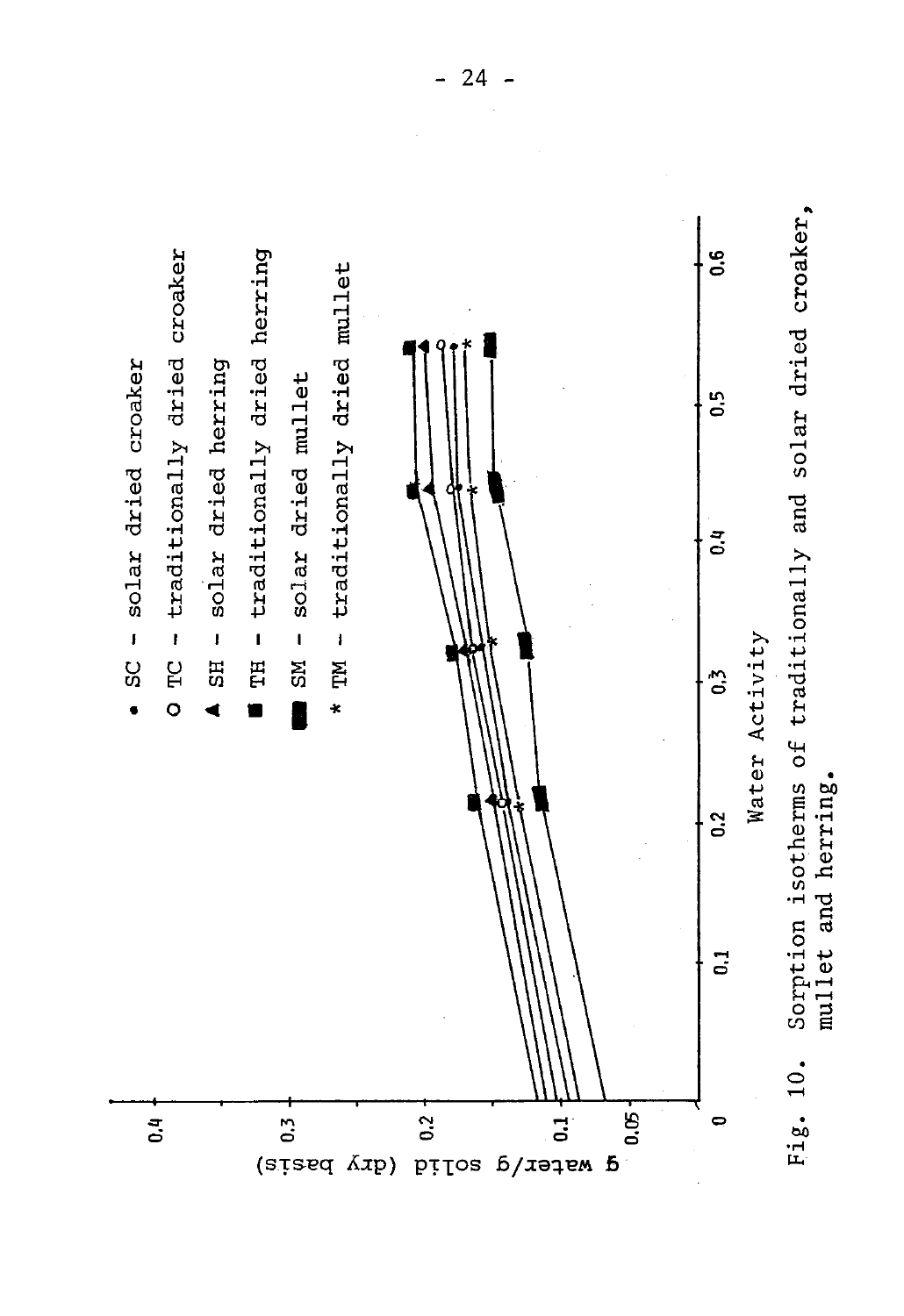### (b) BET (Brunauer, Emmet and Teller, 1938)

The moisture sorption curves of the different samples were transformed into the corresponding BET curves as shown in Figures 11 and  $12$ . The monolayer values were calculated and were used in defining the safe, minimum moisture content of the samples.

The calculated BET values varied in each dried product. In traditionally dried products the values obtained were as follows: croaker. 0.126 g water/g solid; mullet, 0.129 g water/g solid; and herring,  $0.046$  g water/g solid. On the other hand, the BET monolayer values for solar dried products were:  $0.019$  g water/g solid in croaker;  $0.078$  g water/g solid in mullet; and  $0.104$  g water/g solid in herring. These values represent the level at which the products are safe from any type of spoilage, whether oxidative, enzymatic or microbial in nature.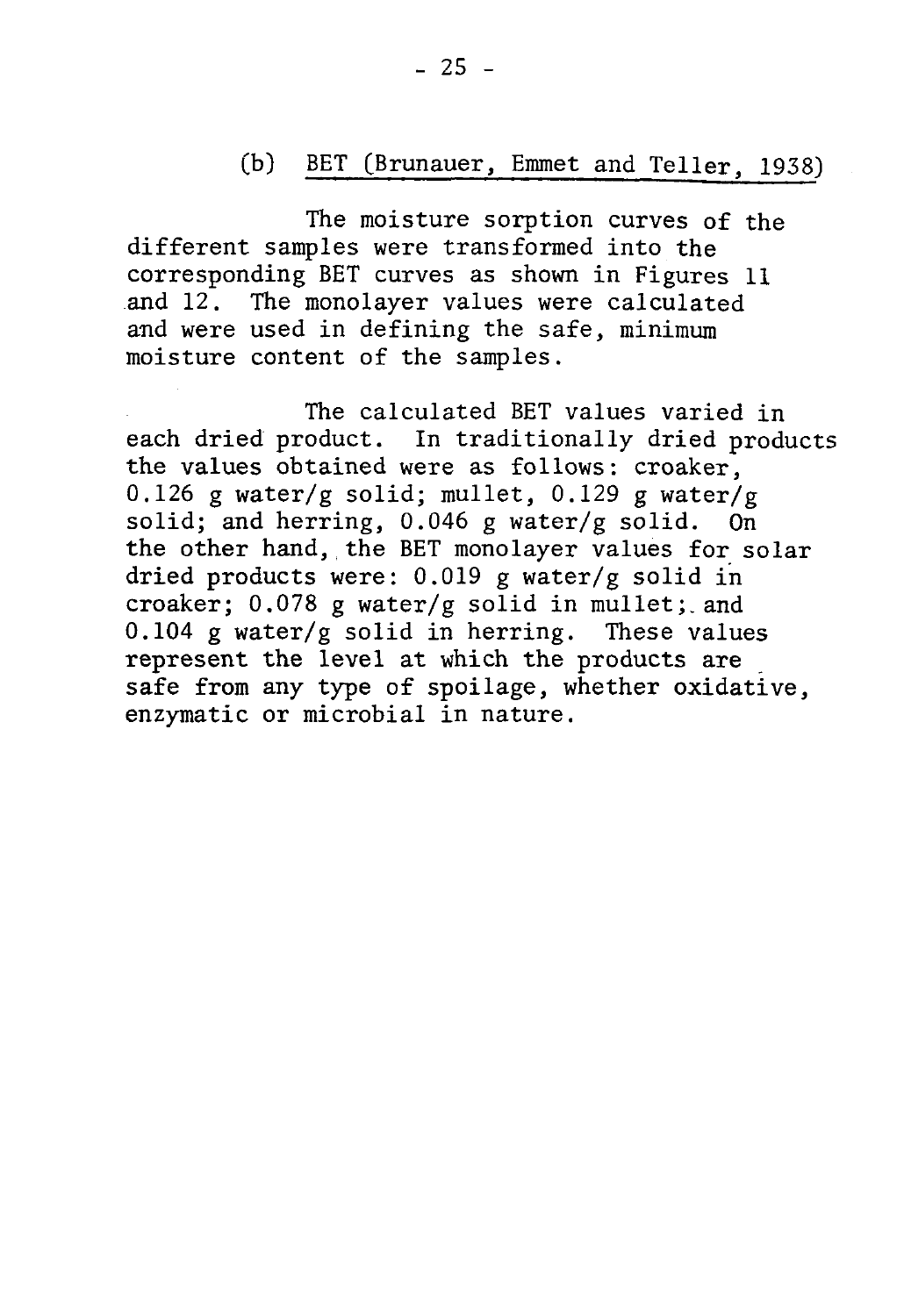

Fig. 11. BET plots of traditionally dried croaker, herring and mullet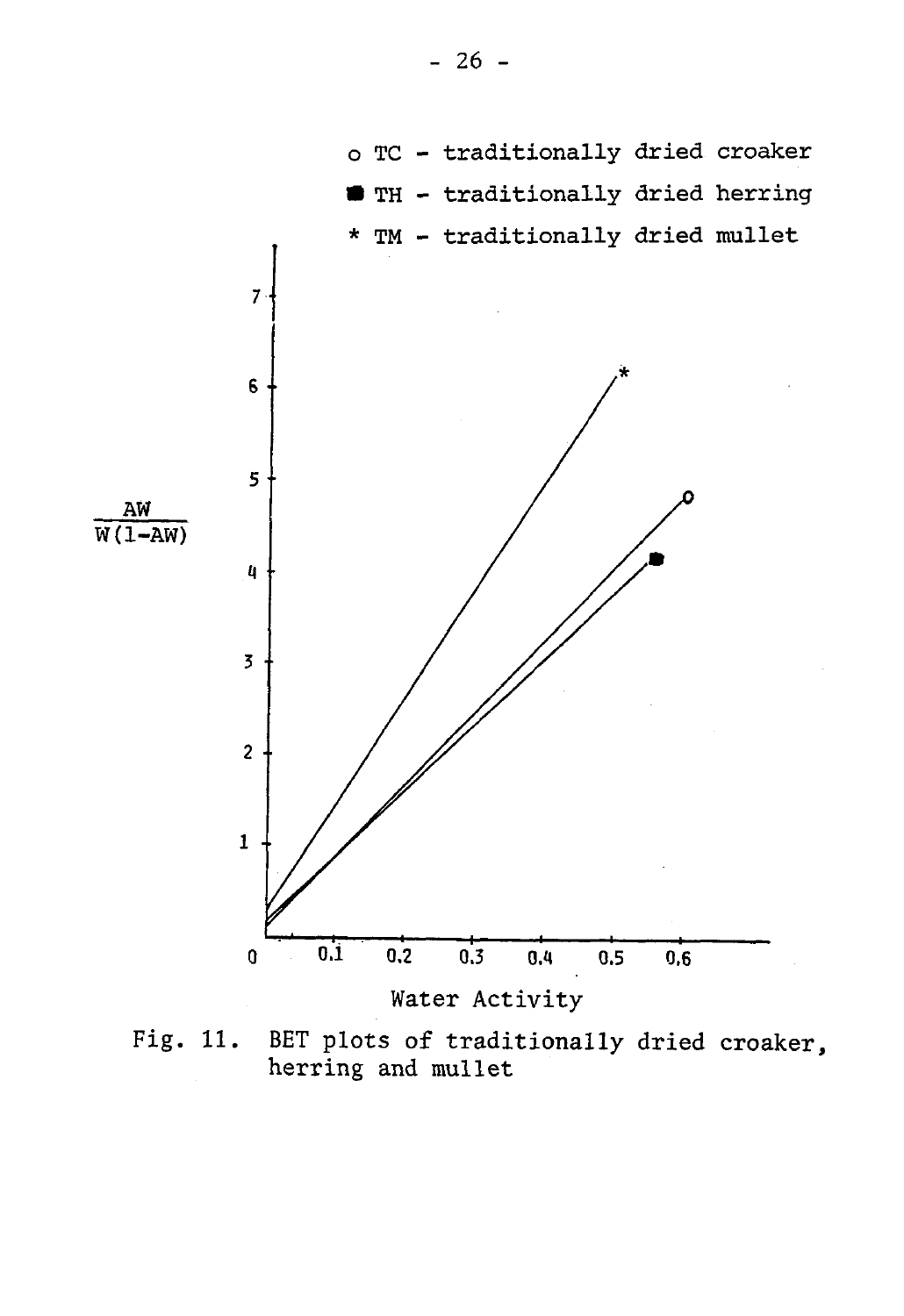

BET plots of solar dried croaker Fig. 12. herring and mullet.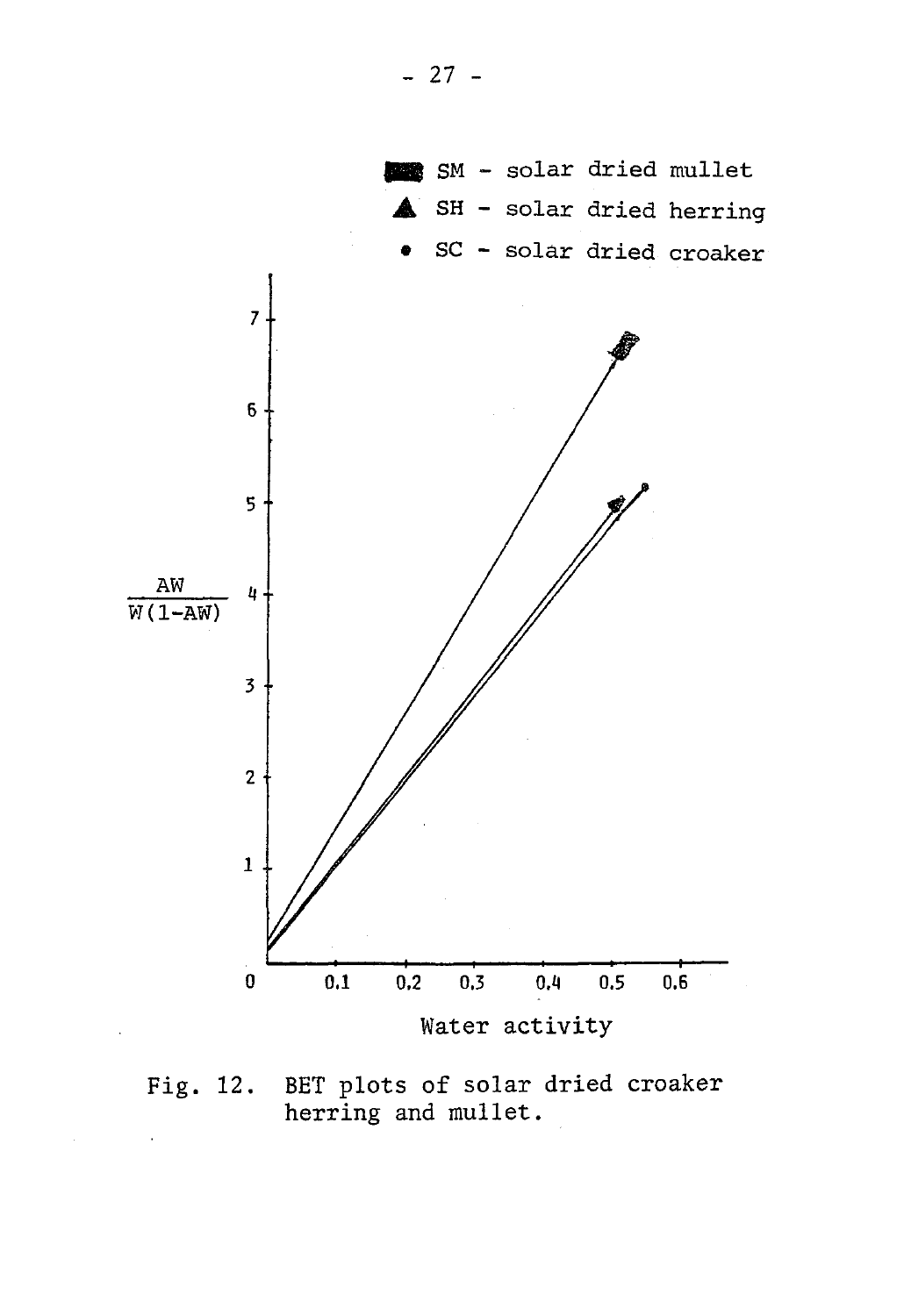### (c) Henderson Isotherm plot

The Henderson plot is used to determine the limits of Region II of the sorption isotherm. The lower and upper limits in Region II of the Henderson plot of the different dried products are shown in Table IV. The moisture content of each specific product must be kept within the given limits in order to attain stability. As can be seen from the table, traditionally dried mullet and herring had a wider moisture range than the other products. The latter will, therefore, have a wider range of stability. It is said that the BET values mentioned earlier must coincide with the values in the lower limit of Region II of the Henderson plot. However, the computed BET values of all the samples were lower than the values of the lower limit of Region II of the Henderson plot.

| Table IV. | Lower and upper limits in Region II of the Henderson    |
|-----------|---------------------------------------------------------|
|           | Isotherm plot in solar and traditionally dried croaker, |
|           | mullet and herring                                      |

| Species/Treatments  | Lower Limits<br>$(g \text{ water}/g \text{ solid})$ | AW   | <b>Upper Limits</b><br>$(g \text{ water/g solid})$ | $\hat{\mathbf{x}}$<br>AW |
|---------------------|-----------------------------------------------------|------|----------------------------------------------------|--------------------------|
| Solar-dried         |                                                     |      |                                                    |                          |
| Croaker             | 0.135                                               | 0.2  | 0.152                                              | 0.3                      |
| Mullet              | 0.120                                               | 0.2  | 0.130                                              | 0.3                      |
| Herring             | 0.145                                               | 0.2  | 0.170                                              | 0.3                      |
| Traditionally dried |                                                     |      |                                                    |                          |
| Croaker             | 0.141                                               | 0.2  | 0.160                                              | 0.3                      |
| Mullet              | 0.129                                               | 0.25 | 0.149                                              | 0.4                      |
| Herring             | 0.152                                               | 0.2  | 0.210                                              | 0.4                      |

\*  $AW = Water$  activity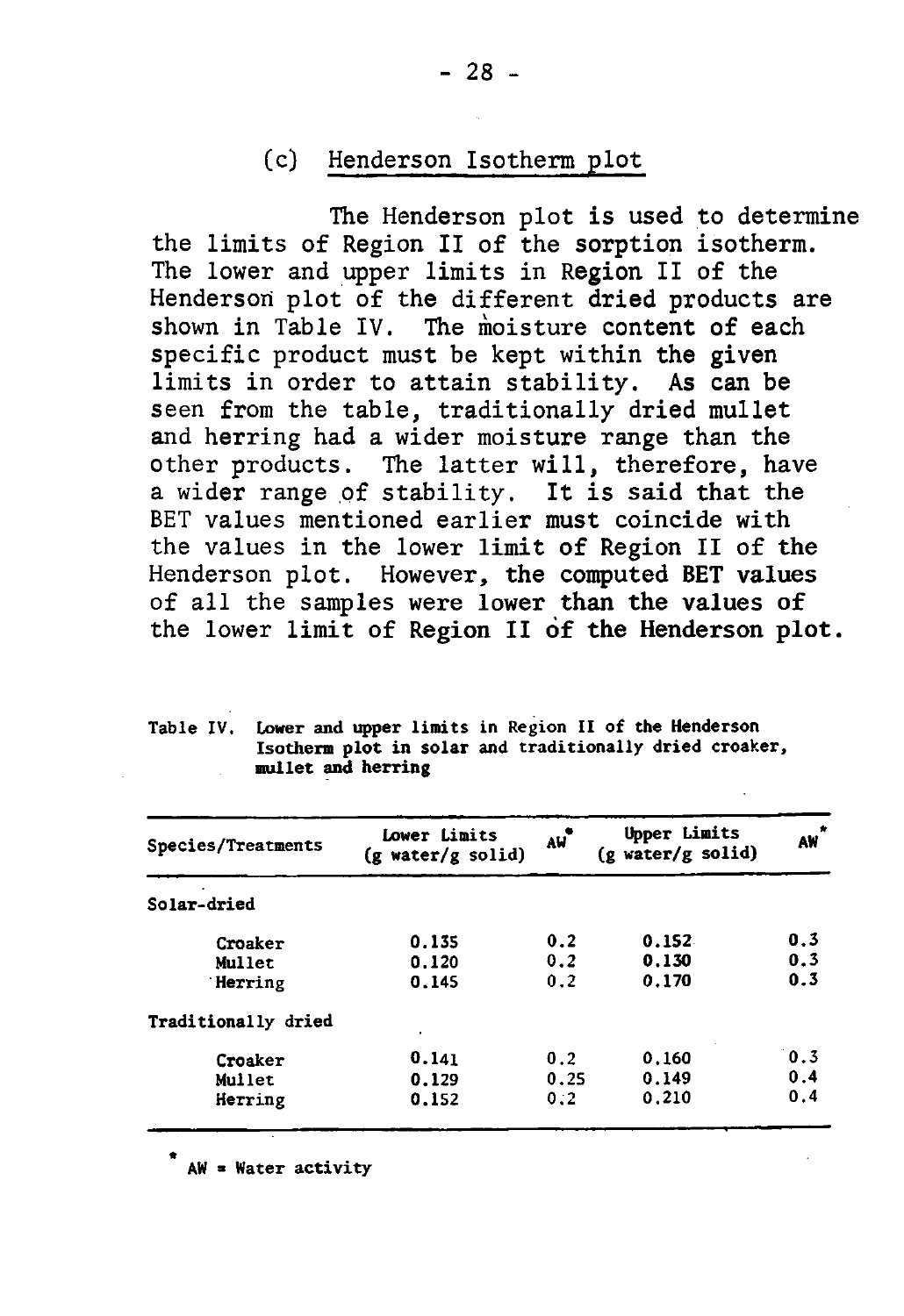### CONCLUSION AND RECOMMENDATION

The solar drier has advantages compared with the traditional drier in terms of drying rate of mullet and herring; rehydration capacity of croaker and mullet; and proximate composition, i.e., protein, fat and moisture content, of mullet and herring. However, the traditional method has advantages which the former lacks when it comes to storage stability of mullet and herring.

A further study on the use of the various types of drier is recommended. It should include a microbiological examination of the dried products and comprise total plate count (TPC), and a moulds and yeasts count.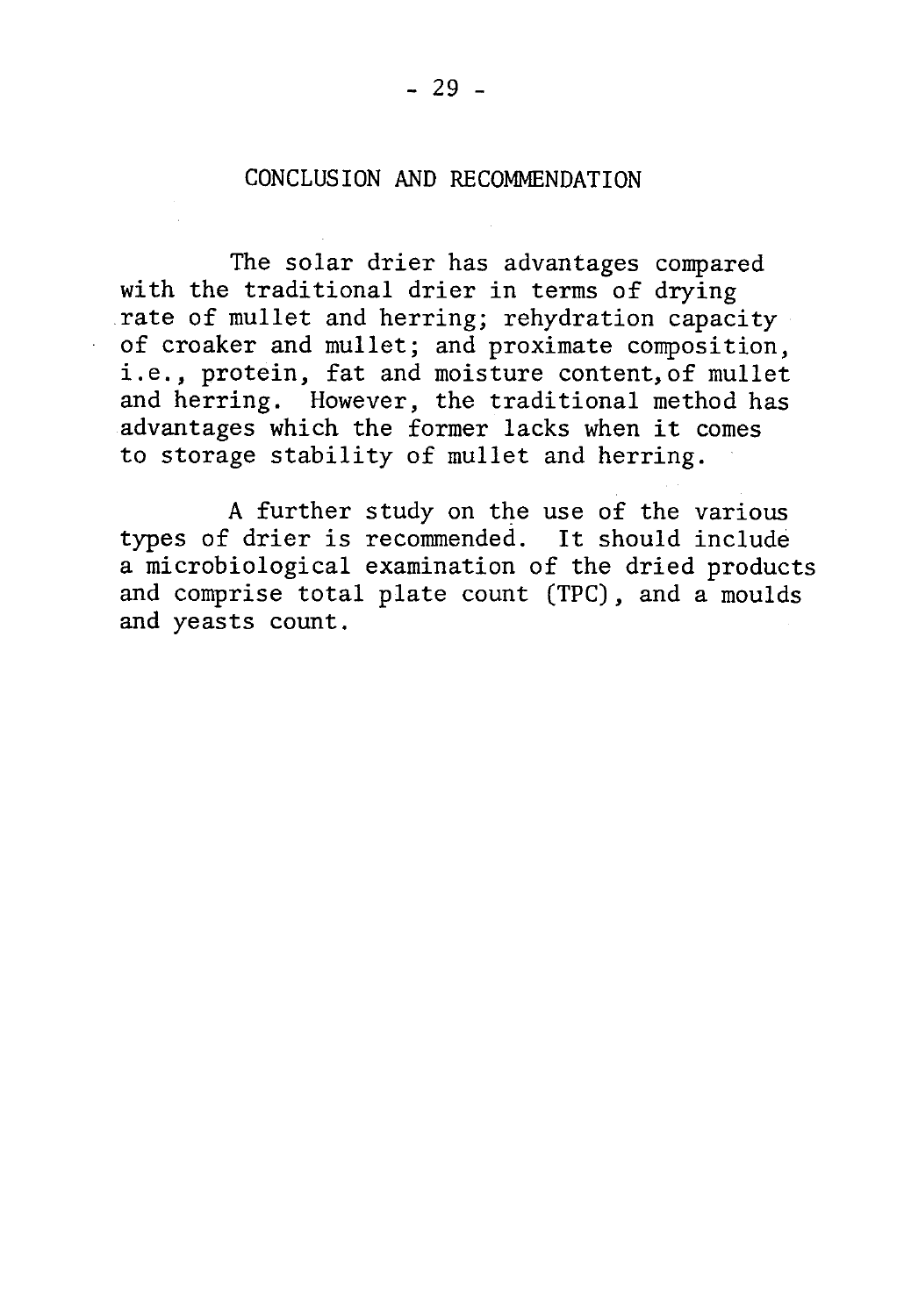#### LIST OF SAFIS EXTENSION MANUALS

- SEC/SM/1 Khumua liang pla namcheut (Freshwater Fish Farming: How to Begin) -- in Thai
- SEC/SM/2 Oyster Culture
- SEC/SM/3 Mussel Culture
- SEC/SM/4 Ang pagpuna ug pagtapak sa pukot (Net Mending and Patching) $-$ - in Cebuano-Bisaya
- SEC/SM/5 Mussel Farming
- SEC/SM/6 Menternak Ikan Airtawar (Freshwater Fish Farming: How to Begin) -- in Bahasa Malaysia
- SEC/SM/7 Makanan dan Pemakanan Udang Harimau, *Penaeus monodon* (Nutrition and Feeding of Sugpo, Penaeus monodon) -- in Bahasa Malaysia
- SEC/SM/8 Macrobrachium Culture
- SEC/SM/9 Selection of Marine Shrimp for Culture
- SEC/SM/10 Induced Breeding of Thai Silver Carp
- SEC/SM/11 Culture of Sea Bass
- SEC/SM/12 Smoke-curing of Fish
- SEC/SM/13 Cockle Culture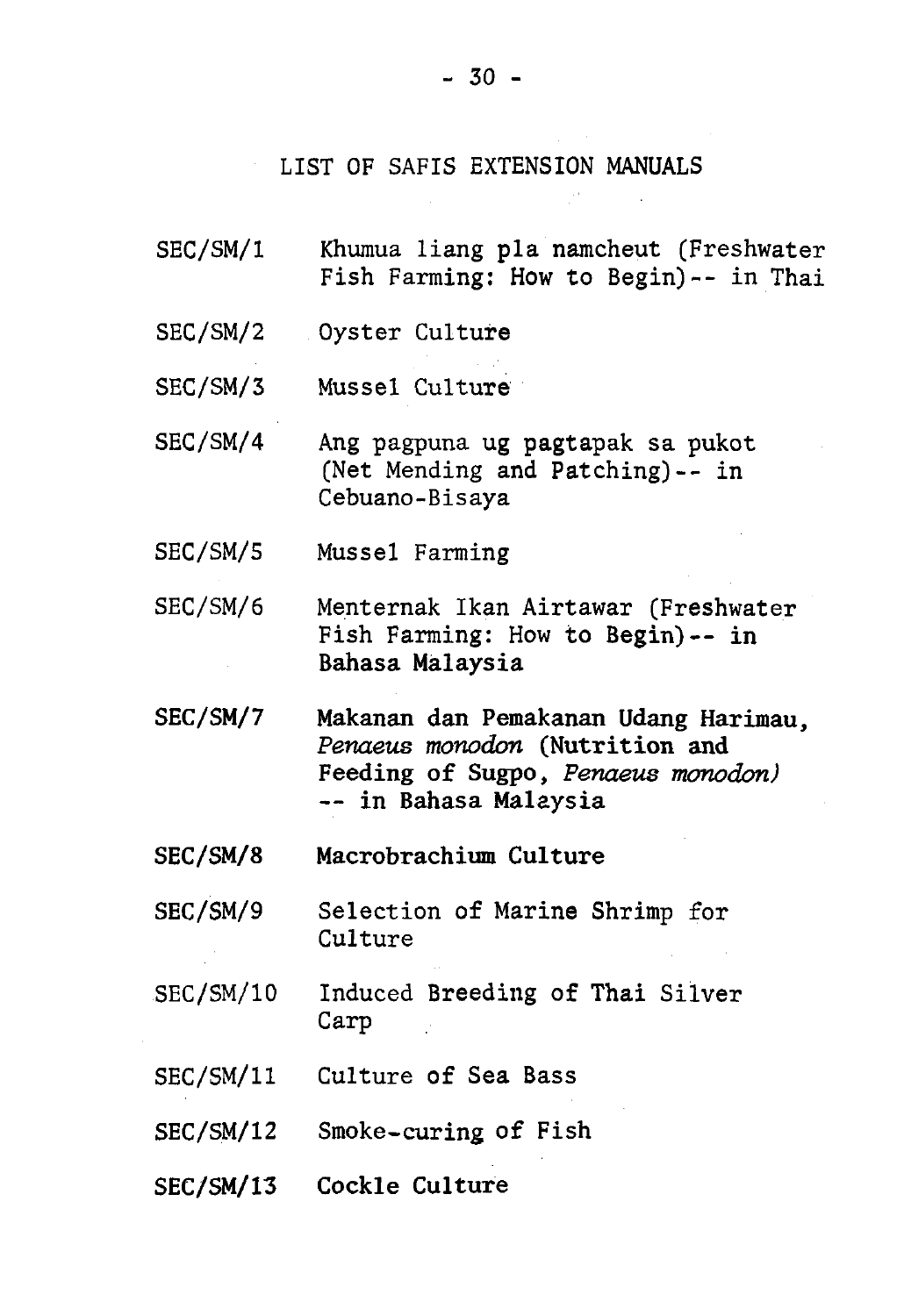| <b>SEC/SM/14</b> | Net Mending and Patching                                                                             |
|------------------|------------------------------------------------------------------------------------------------------|
| SEC/SM/15        | Kanliang hoy malangphu (Mussel<br>Farming) -- in Thai                                                |
| SEC/SM/16        | Nursery Management of Prawns                                                                         |
| SEC/SM/17        | Culture of Sultan Fish (Leptobarbus<br>hoevenii)                                                     |
| SEC/S/18         | Croaker,<br>The Use of the Traditional Drying<br>Method and Solar Drier for<br>Herring<br>Mullet and |
|                  |                                                                                                      |
|                  |                                                                                                      |
|                  |                                                                                                      |
|                  |                                                                                                      |
|                  |                                                                                                      |

 $-31 -$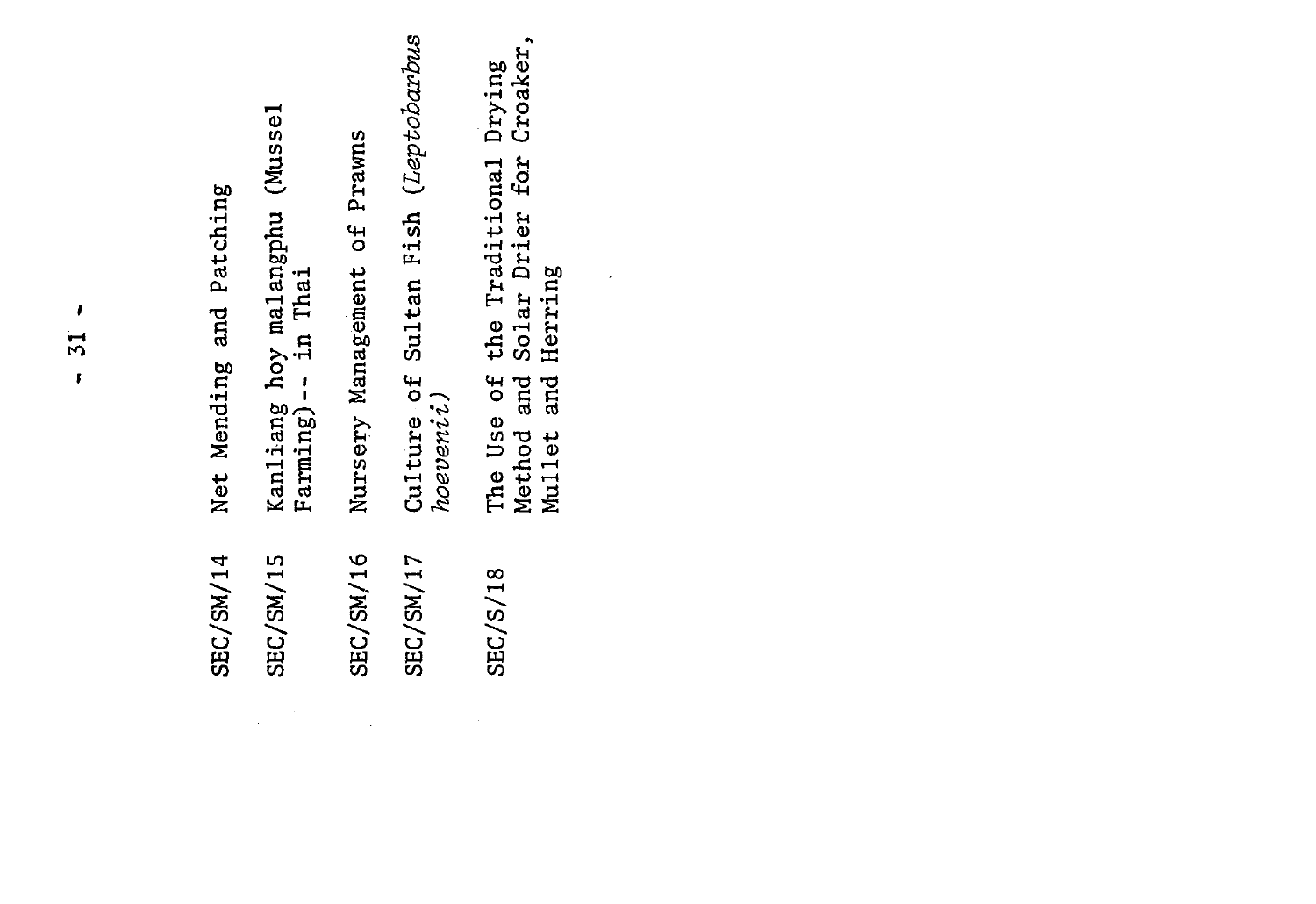$-32 -$ 

### SAFIS

### 0 What is SAFIS?

SAFIS is the Southeast Asian Fisheries Information Service. It is a project of the SEAFDEC Secretariat set up to provide extension materials for small-scale fishermen and fish farmers in the region.

### 0 What are its objectives?

The immediate objectives are to collect and compile fisheries extension manuals, brochures, pamphlets and related aids for small-scale fisheries development, and to translate selected literature into local languages for distribution to fisheries extension workers in Southeast Asia.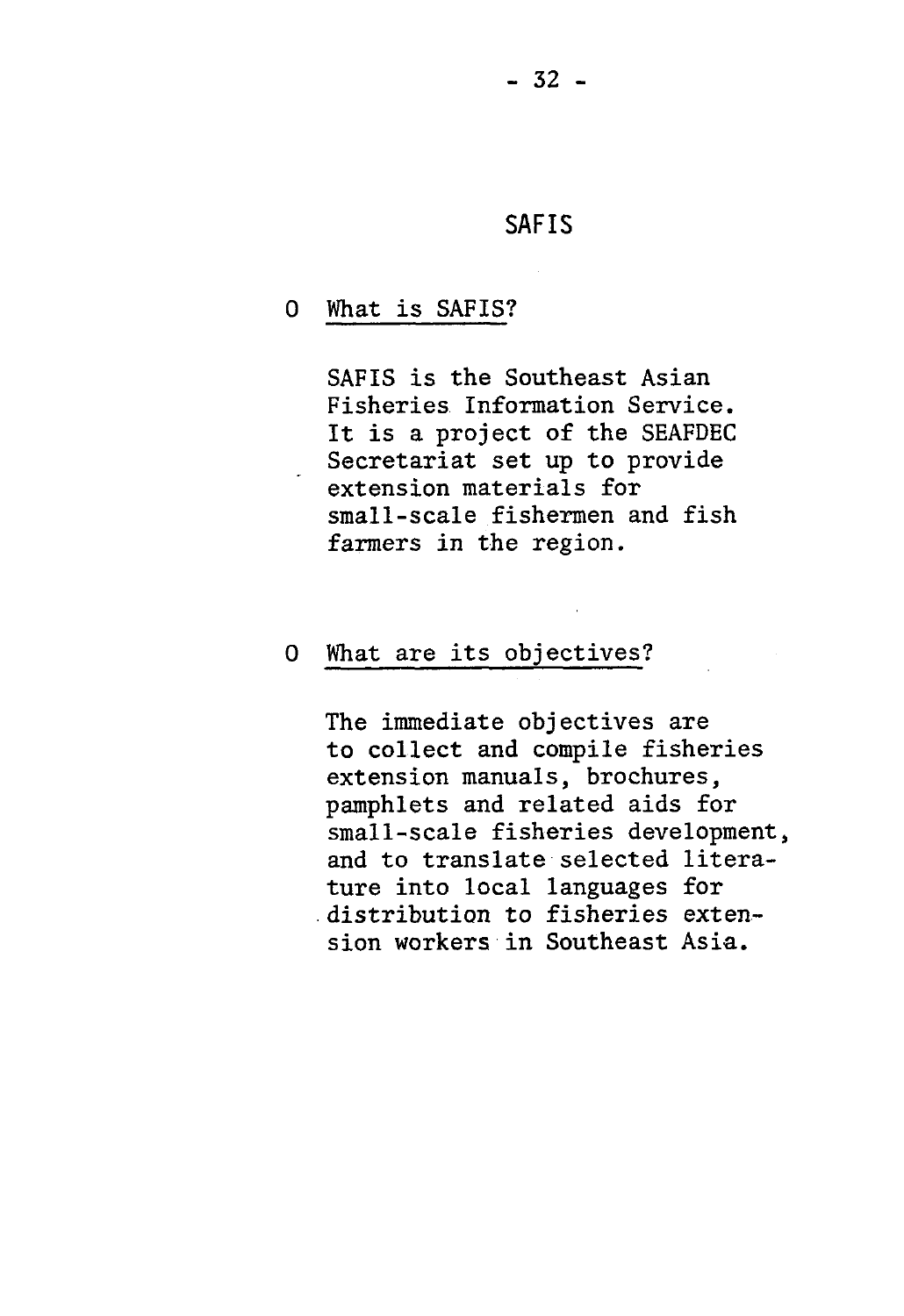### o What services will SAFIS provide?

SAFIS will attempt to provide information and publications such as:

- lists of available texts in fisheries extension services,
- translation of suitable manuals,
- manuals of appropriate technologies.
- photocopies of appropriate fisheries extension literature,
- a current awareness service of regional fisheries.

### o How much will these services cost?

A nominal cost of US  $$0.15$  per page will be charged for photocopying, handling, and surface mail. Airmail costs will be extra. The publication cost per manual will vary according to the book.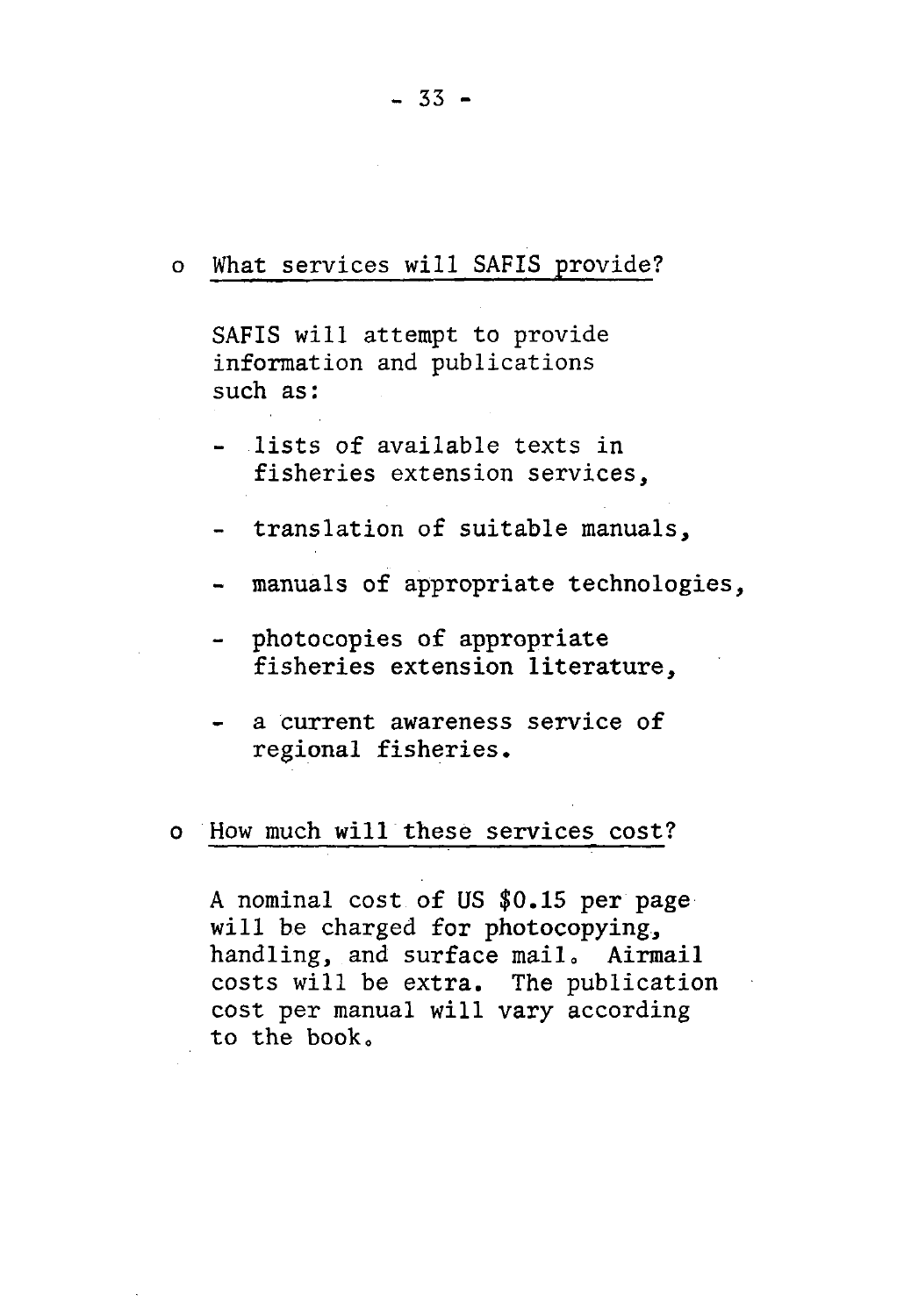SAFIS is grateful for financial support received from the International Development Research Centre (IDRC) of Canada.